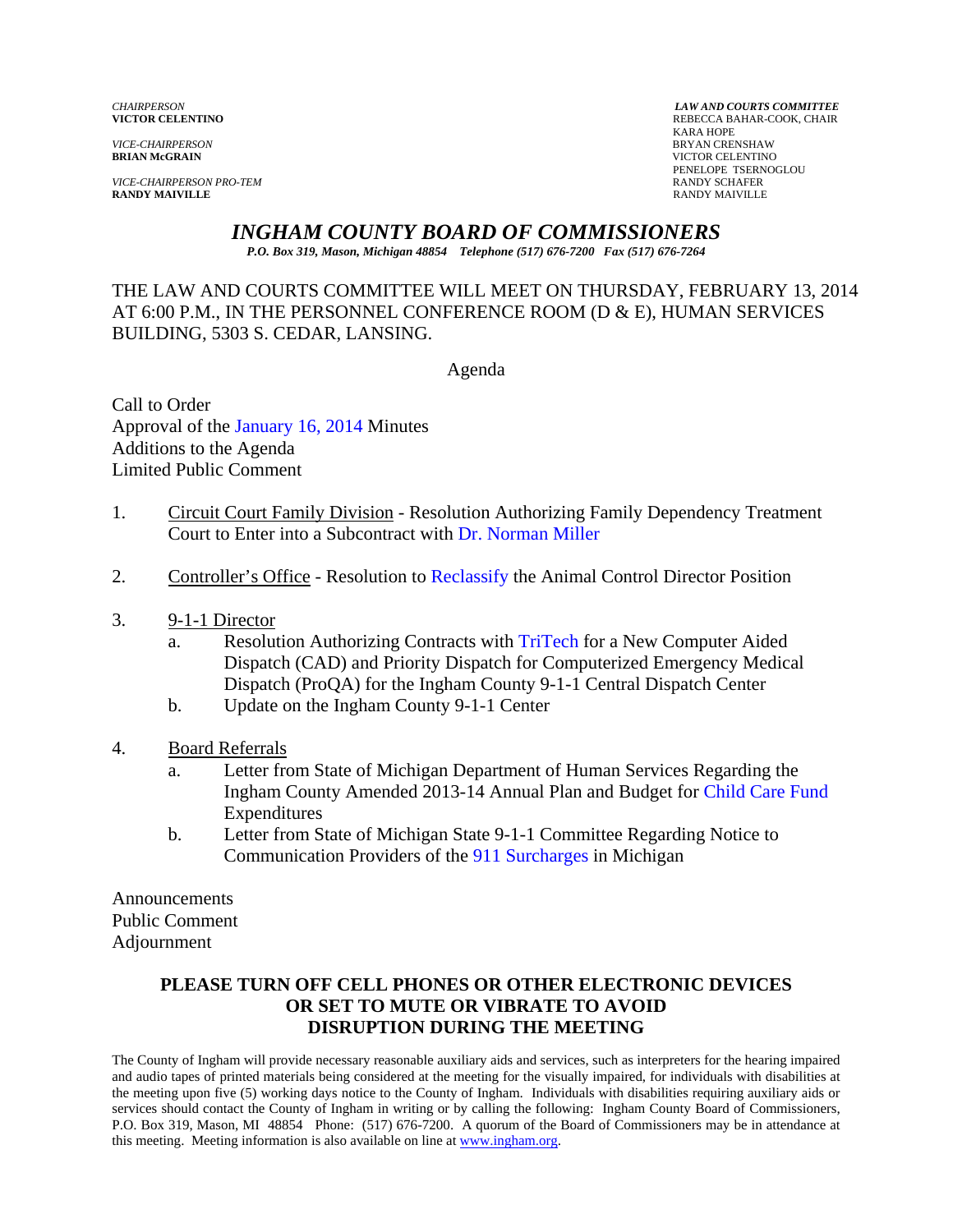# LAW & COURTS COMMITTEE January 16, 2014 Draft – Minutes

- <span id="page-1-0"></span>Members Present: Rebecca Bahar-Cook, Kara Hope, Bryan Crenshaw, Victor Celentino, Penelope Tsernoglou, Randy Schafer and Randy Maiville
- Members Absent: None
- Others Present: John Neilsen, Chief Judge Thomas P. Boyd, Lance Langdon, Sam Davis, Aimee Macklin, Jennifer Shuster and others.

The meeting was called to order by Chairperson Bahar-Cook at 6:00 p.m. in the Personnel Conference Room "D & E" of the Human Services Building, 5303 S. Cedar Street, Lansing, Michigan.

#### Approval of the December 5, 2013 Minutes

The minutes of the December 5, 2013 meeting were approved as amended.

#### Additions to the Agenda

5e. Discussion regarding a possible resolution to oppose Senate Bill 636 (landline elimination bill).

#### Limited Public Comment

Aimee Macklin approached the committee regarding a recent letter she sent to Shauna Dunnings, Court Administrator, regarding alleged issues her husband, James Macklin, has been experiencing with the Ingham County Friend of the Court. She shared hard copies of the letter and stated she also sent the letter to local legislators.

Chairperson Bahar-Cook stated that Ms. Macklin is one of her constituents and had also received the letter via e-mail. Chairperson Bahar-Cook said she has asked the Board Coordinator to make contact with the Friend of the Court so that a resolution can take place. She said it may take some time to hear the side of the Friend of the Court, but that she will remain in contact with Ms. Macklin regarding the alleged issues expressed in her letter.

# MOVED BY COMM. SCHAFER, SUPPORTED BY COMM. CRENSHAW, TO APPROVE A CONSENT AGENDA FOR THE FOLLOWING ACTION ITEMS:

- 1. District Court
	- a. Resolution Honoring James B. Pahl
	- b. Resolution Honoring Robin G. Kelley
- 2. Sheriff's Office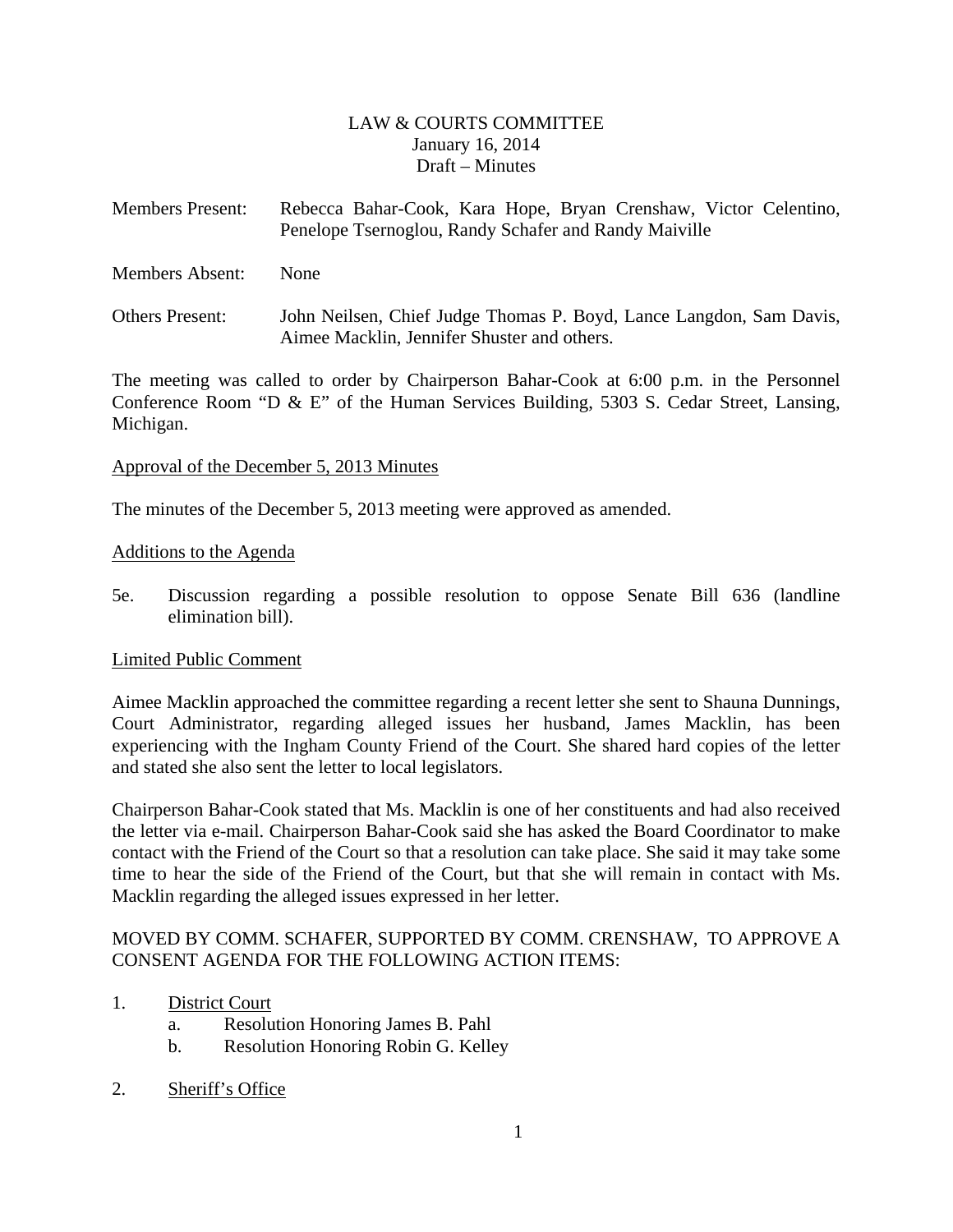- b. Resolution to Accept the 2014 MCOLES Active Violence Incident Training Grant
- 3. Sheriff's Office Office of Homeland Security & Emergency Management Resolution to Enter into a Contract with the City of Lansing and to Accept the FY2013 Homeland Security Grant Program Funds
- 4. Facilities Resolution Authorizing Entering into a Contract with Walter Mechanical Services Inc. DBI: ATI Group to Provide HVAC Preventative Maintenance Services at Eleven (11) 911 Tower Sites
- 5. Controller's Office
	- a. Resolution to Appoint an Interim Animal Control Director
	- b. Resolution Appointing a Search Committee to Select an Animal Control Director
	- c. Resolution Honoring Jamie McAloon-Lampman

#### MOTION CARRIED UNANIMOUSLY.

MOVED BY COMM. SCHAFER, SUPPORTED BY COMM. CRENSHAW, TO APPROVE THE ITEMS ON THE CONSENT AGENDA.

#### MOTION CARRIED UNANIMOUSLY.

- 1. District Court
	- c. Resolution to Authorize a One Year Pilot Project Changing the Enforcement/Court Officer Position from a Part-Time Position to a Full-Time Enforcement Officer Position and Creating a Half-Time Court Officer Position in the District Court. (additional information)

MOVED BY COMM. CELENTINO, SUPPORTED BY COMM. MAIVILLE, TO APPROVE THE RESOLUTION TO AUTHORIZE A ONE YEAR PILOT PROJECT CHANGING THE ENFORCEMENT/COURT OFFICER POSITION FROM A PART-TIME POSITION TO A FULL-TIME ENFORCEMENT OFFICER POSITION AND CREATING A HALF-TIME COURT OFFICER POSITION IN THE DISTRICT COURT.

#### Discussion.

Chief Judge Thomas P. Boyd approached the committee to discuss the resolution. He provided and explained a pie chart that reflects the percentage of outstanding receivables that are a particular age through the  $55<sup>th</sup>$  District Court in Ingham County.

Comm. Schafer asked what the expected revenue would be from the one-year pilot project.

Judge Boyd stated that he cannot predict the revenue at this time, but was confident that the revenue will go up. He also stated the one-year project will begin on April 1, 2014.

MOTION CARRIED UNANIMOUSLY.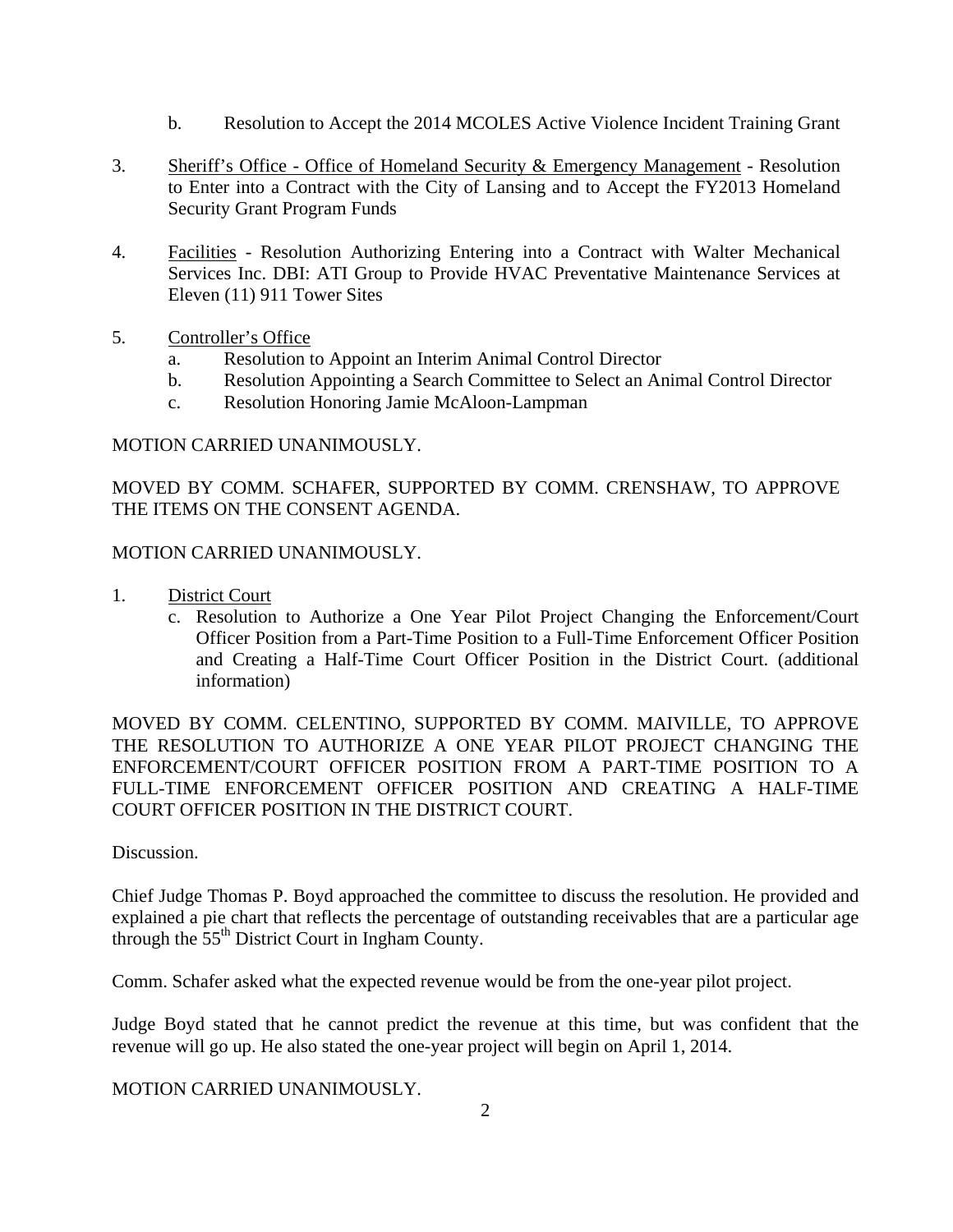- 2. Sheriff's Office
	- a. Resolution Authorizing Acceptance of a Grant from the Michigan Municipal Risk Management Authority (MMRMA) and to Purchase a Transportation Security Administration (TSA) Body Scanner Machine for Deployment in the Jail

MOVED BY COMM. CRENSHAW, SUPPORTED BY COMM. CELENTINO, TO APPROVE THE RESOLUTION AUTHORIZING ACCEPTANCE OF A GRANT FROM THE MICHIGAN MUNICIPAL RISK MANAGEMENT AUTHORITY (MMRMA) AND TO PURCHASE A TRANSPORTATION SECURITY ADMINISTRATION (TSA) BODY SCANNER MACHINE FOR DEPLOYMENT IN THE JAIL.

# Discussion.

Comm. Crenshaw asked Sam Davis, Corrections Major, who will operate the body scanner machine and also if there are any service contracts.

Sam Davis stated that deputies who have been trained will operate the body scanner machine and that there is a yearly maintenance agreement.

# MOTION CARRIED UNANIMOUSLY.

- 5. Controller's Office
	- d. Update on 9-1-1 (additional information)

Lance Langdon, Ingham County 9-1-1 Director, gave an update on the Central Dispatch to the committee. He provided a hard copy of the update and samples of educational campaign material. The update included the following information:

- Approximately 2,200 calls were taken during the recent ice storm.
- Staffing at the end of 2013 left dispatch with five openings. Interviews have been conducted and more are scheduled.
- The phone project that will be a stand-alone phone system under a new service provider will go live on February 13.
- They are still working/negotiating with TriTech to possibly move to their TriTech Inform CAD.
- Storms did not have a major effect on the public safety radio system.
- 5. Controller's Office
	- e. Discussion regarding a potential resolution to reflect an opposition to Senate Bill 636 (landline elimination bill). (additional information)

MOVED BY COMM. SCHAFER, SUPPORTED BY COMM. CRENSHAW, AT THE REQUEST OF THE INGHAM COUNTY 9-1-1 ADVISORY BOARD, TO APPROVE A RESOLUTION DRAFTED BY THE CONTROLLER'S OFFICE FOR THE JANUARY 28,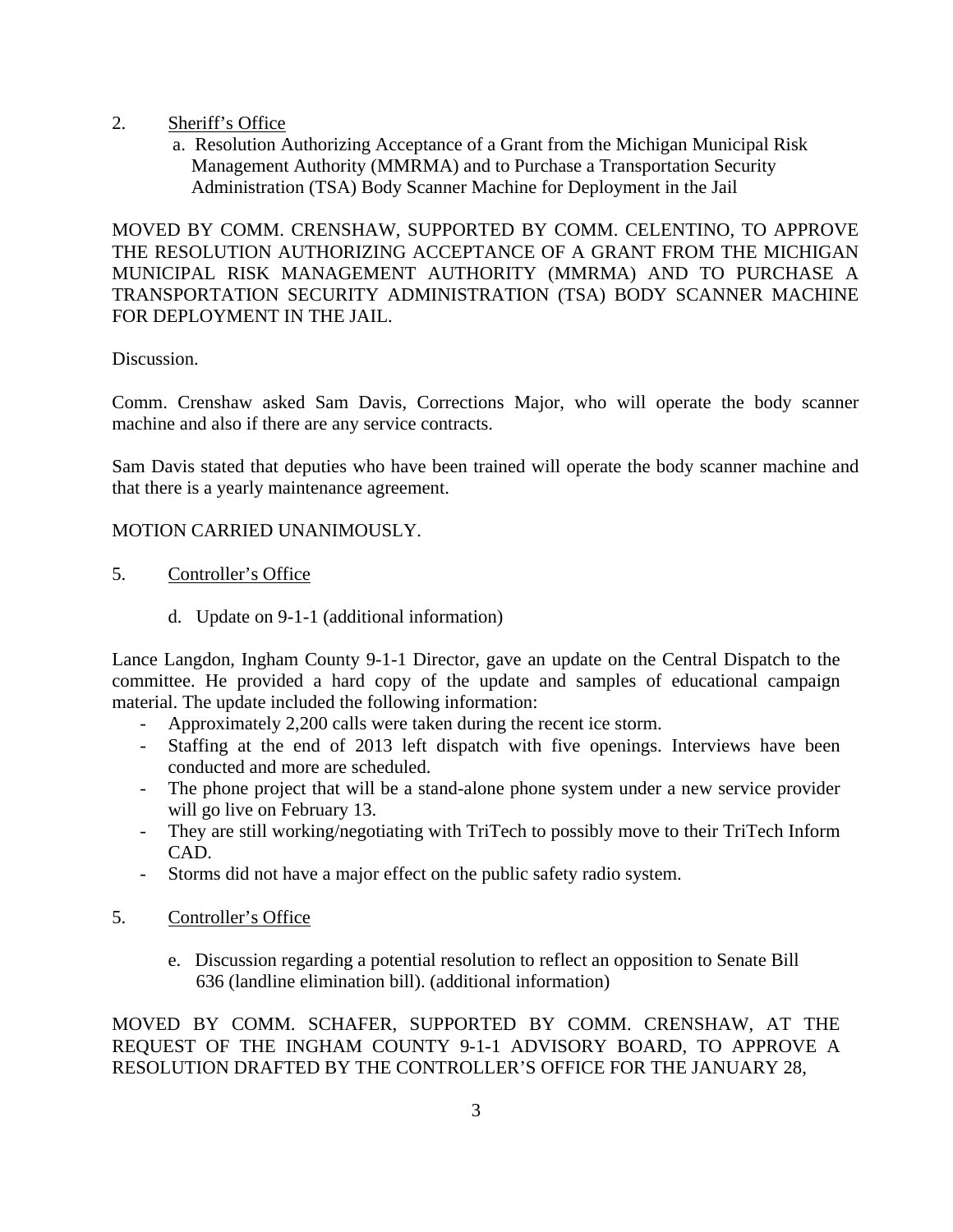# 2014 BOARD OF COMMISSIONERS MEETING, INTRODUCED BY THE LAW & COURTS COMMITTEE, THAT WILL EXPRESS AN OPPOSITION OF SENATE BILL 636 USING BULLET POINTS FROM THE MICHIGAN ASSOCIATION OF COUNTIES (MAC) INFORMATIONAL GUIDE.

Discussion.

John Neilsen, Chief Deputy Controller, provided a hard copy of a "special alert" published by the Michigan Association of Counties (MAC) that explains the landline elimination bill. It also states that the Michigan Legislature is on the verge of sending SB 636 to the Governor that will take away the authority of the Michigan Public Service Commission (MPSC) to oversee the discontinuance of basic landline telephone service and instead, places that authority with the Federal Communications Commission (FCC) who has not been in the business of regulating Michigan telephone service.

Mr. Neilsen said MAC, along with AARP, Law Enforcement and 9-1-1 Service Providers oppose the bill.

Comm. Maiville asked if the bill was being "fast tracked" and if there would be enough time to pass the resolution through the Board of Commissioners.

Mr. Neilsen said he would keep the Law & Courts Committee advised of the progress of the bill. He stated that if it looks like it is going to pass before the Commissioners can adopt the resolution, the committee members can contact the legislature themselves.

Comm. Crenshaw asked Mr. Neilsen which legislator sponsored the bill.

Mr. Neilsen stated that Senator Mike Nofs sponsored the bill.

#### MOTION CARRIED UNANIMOUSLY.

Announcements

Comm. Crenshaw announced that he will be absent from the February 11, 2014 meeting.

Public Comment

None.

The meeting was adjourned at approximately 6:37 p.m.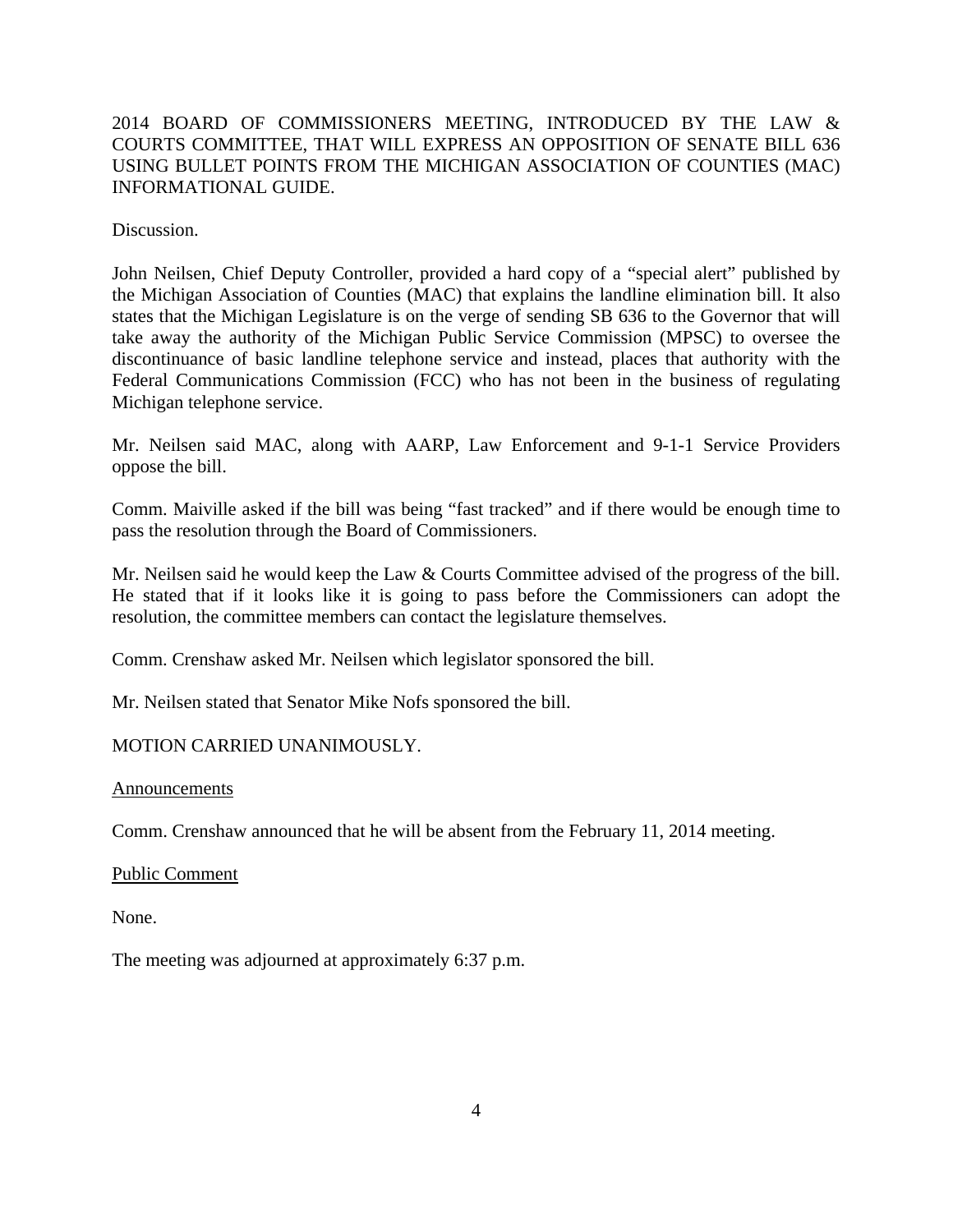# **FEBRUARY 13, 2014 LAW & COURTS AGENDA STAFF REVIEW SUMMARY**

# **RESOLUTION ACTION ITEMS:**

### **The Chief Deputy Controller is recommending approval of the following resolutions/actions:**

*1. Circuit Court /Family Division Resolution Authorizing Family Dependency Treatment Court to Enter into a Subcontract with Dr. Norman Miller* 

This resolution authorizes a grant subcontract with Dr. Norman Miller, MD JD PLLC to provide case consultation, psychiatric evaluation, and pain management evaluation at a cost of \$300.00 per hour, not to exceed \$8,000 for the duration of this grant period, which ends on September 30, 2014. The Michigan Drug Court Grant program, administered by the State Court Administrative Office, awarded a grant in the amount of \$72,000 to the Ingham County Circuit Court Family Dependency Treatment Court for the purpose of eliminating barriers to treatment.

The BOC through Resolution #13-425 previously authorized the acceptance of a grant and entering into subcontracts with various professionals providing assessment and treatment. (See attached memo for details)

*2. Controller's Office Resolution to Reclassify the Animal Control Director Position* 

This resolution authorizes the reclassification of the recently vacated Animal Control Director position from a (MCF 11, \$63,641 - \$76,389) to a (MCF 12, \$68,331 - \$82,015) effective upon the passage of this resolution. The full increased personnel costs of this proposed reclassification would be \$6,786 at the top of the scale using annualized 2014 costs.

The current job description has not been reviewed since 2004, and the job responsibilities of the position have evolved over the years since then. Human Resources and I are recommending this position be reclassified.

If the BOC approves this reclassification as proposed, the current Interim Director's salary will be increased to the starting rate (MCF 12, \$68,331) effective the first full pay period after the passage of this resolution. (See attached memo and documentation for details)

#### *3a. 9-1-1 Director*

*Resolution Authorizing Contracts with Tritech for a New Computer Aided Dispatch (CAD) and Priority Dispatch for Computerized Emergency Medical Dispatch (ProQA) for the Ingham County 9-1-1 Central Dispatch Center* 

This resolution authorizes a contract up to \$374,170 with TriTech for the purchase of a 9-1-1 Center CAD System as outlined by the Proposal/Sales quotation, #Q-00006140 dated December 10, 2014 as well as a contract up to \$126,359.60 with Priority Dispatch for the purchase of their ProQA Paramount Emergency Medical Dispatch (EMD) program, automating a heretofore manual flip card process for the 9-1-1 Center CAD.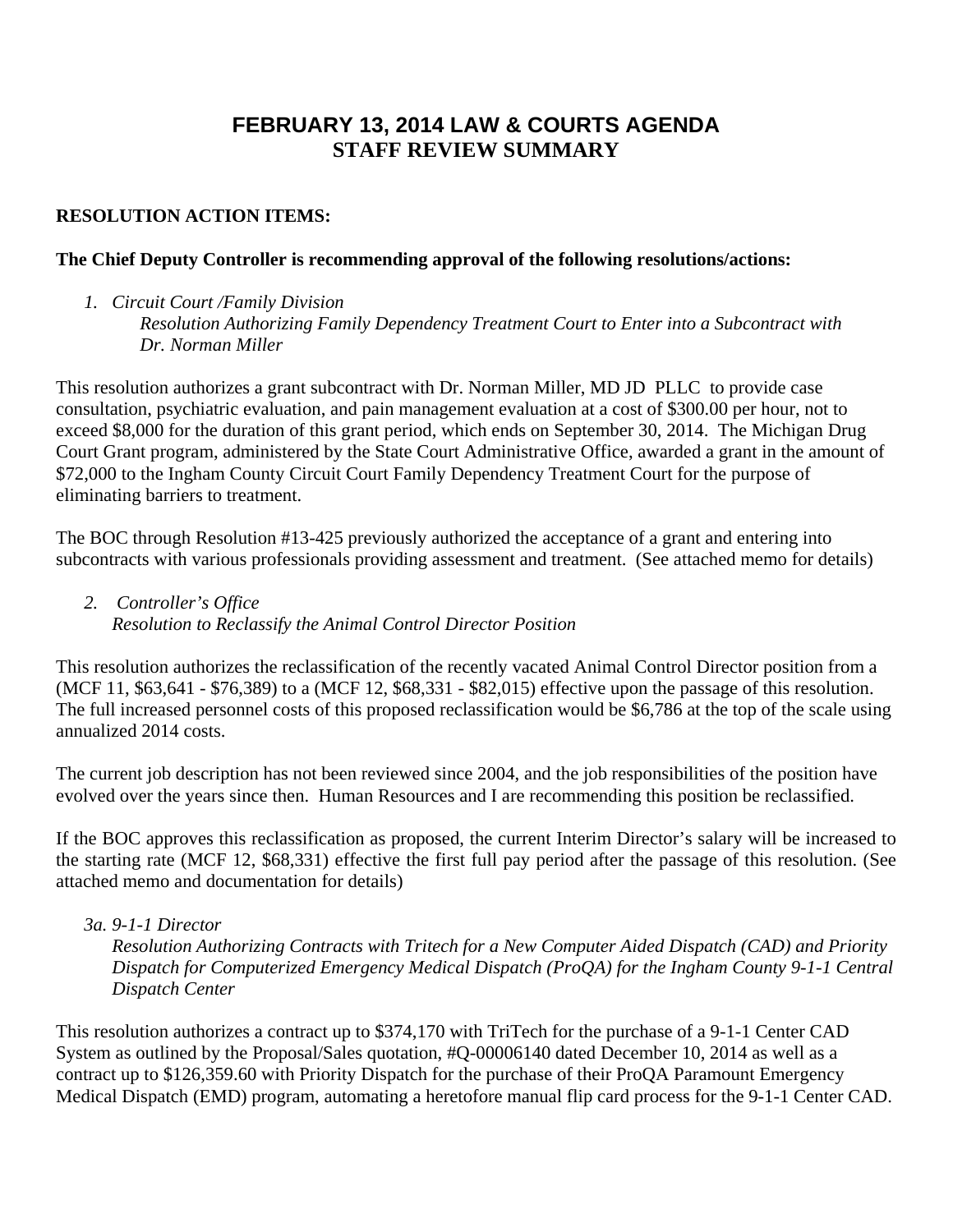The resolution also authorizes an appropriation of up to \$550,529 from 9-1-1 Fund balance for the total cost of this CAD System EMD purchase and upgrade project which includes:

| \$374,170.00 |
|--------------|
| \$126,359.60 |
| \$50,000.00  |
|              |

There is currently a 9-1-1 fund balance of approximately \$2.86 million from the 2013 year end projections. (See attached memo for details)

*3b. Controller's Office / 911 Center Update on the Ingham County 911 Center*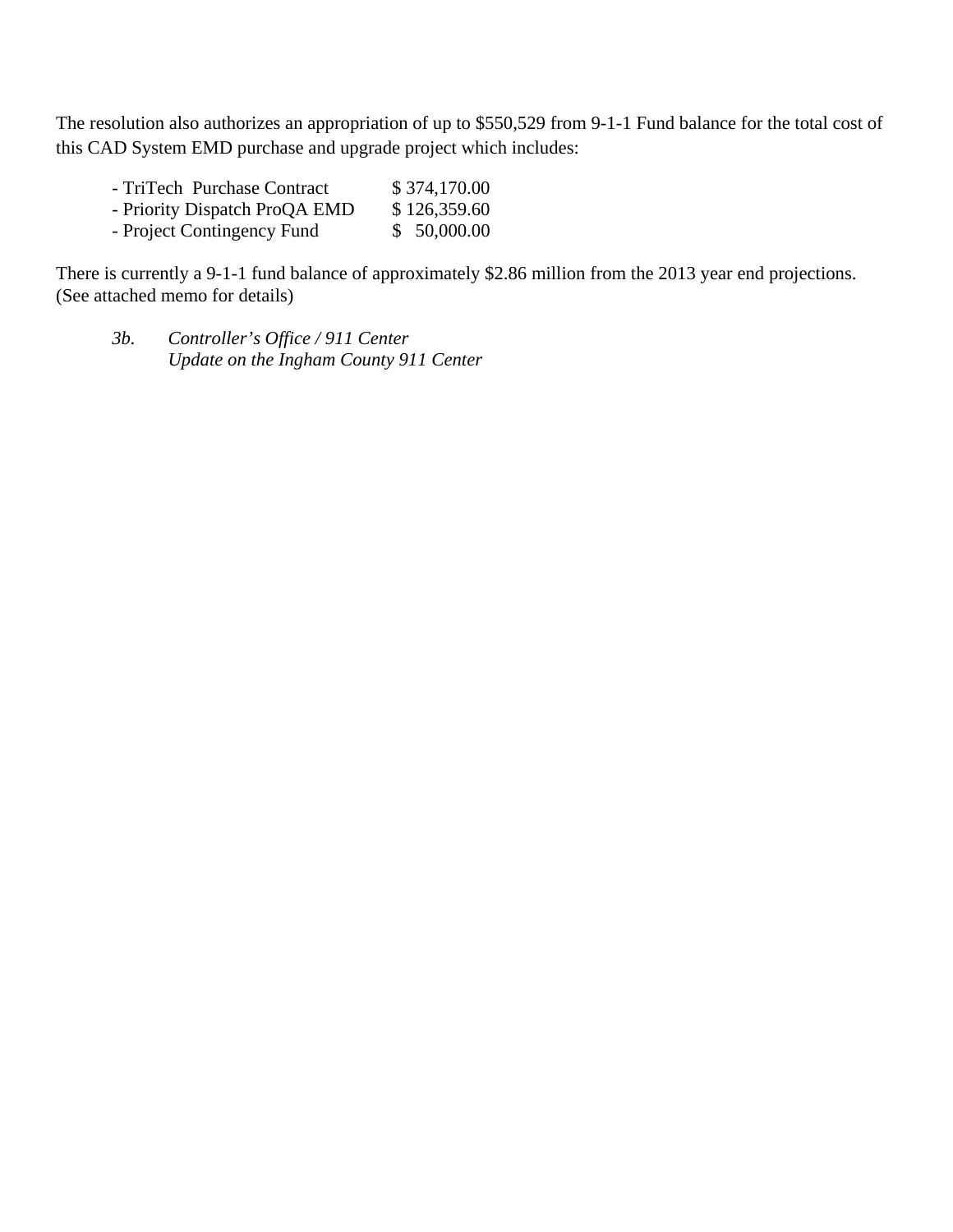#### **Agenda Item 1**

# <span id="page-7-0"></span>**MEMORANDUM**

TO: Law and Courts and Finance Committees

FROM: Maureen Winslow

DATE: January 23, 2014

#### RE: **Family Dependency Treatment Court Grant Subcontract**

The Michigan Drug Court Grant Program, administered by the State Court Administrative Office, has awarded a grant in the amount of \$72,000 to the Ingham County Circuit Court's Family Dependency Treatment Court. Resolution #13-425 authorized the acceptance of that grant.

The award allows the Family Court to utilize part of this funding for psychiatric and pain management case consultations, psychiatric evaluations, and pain management evaluations.

This resolution requests the authorization to enter into a subcontract with the Dr. Norman Miller, MD JD PLLC who is board certified and experienced in the area of addiction.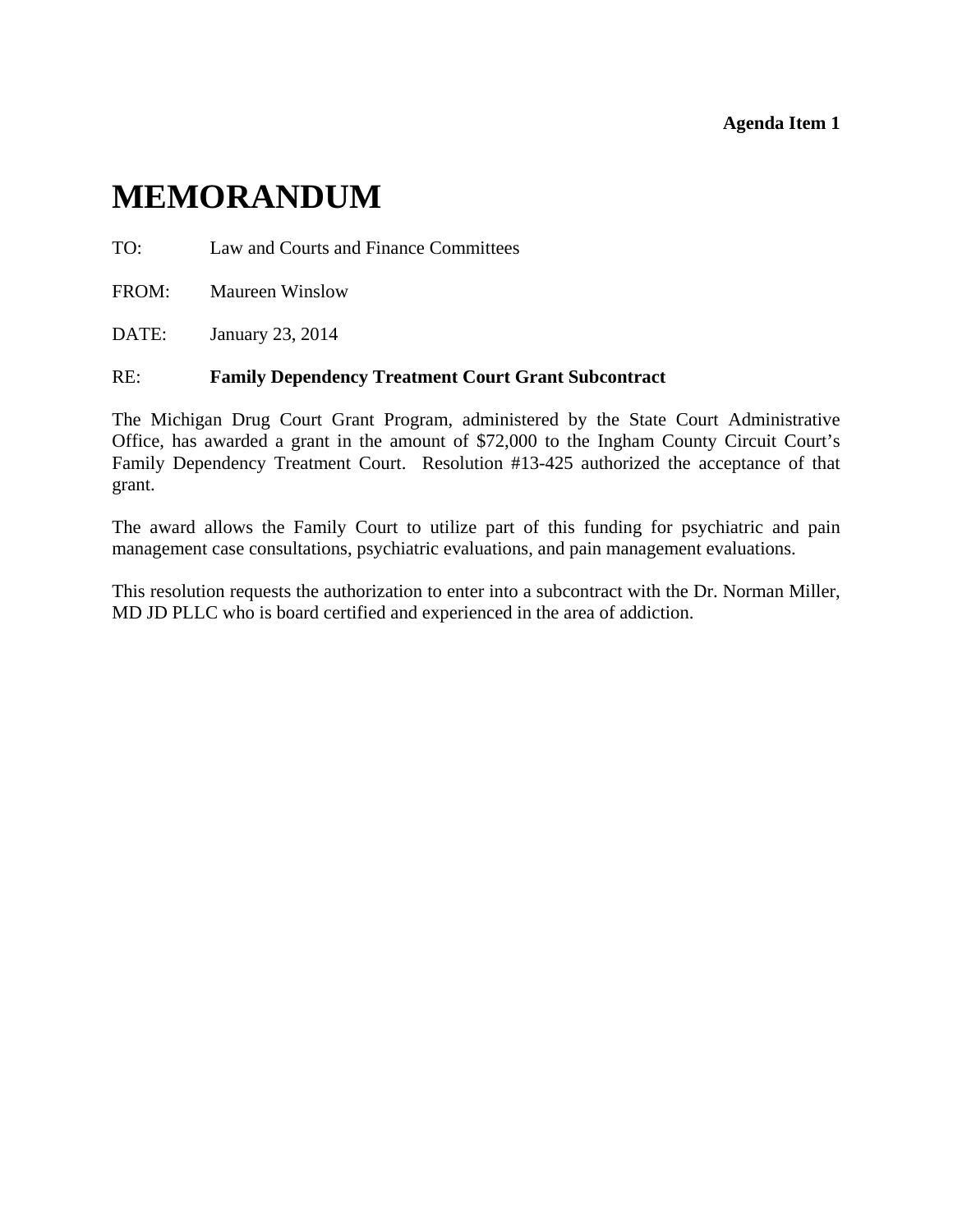Introduced by the Law and Courts and Finance Committees of the:

# INGHAM COUNTY BOARD OF COMMISSIONERS

# **RESOLUTION AUTHORIZING FAMILY DEPENDENCY TREATMENT COURT TO ENTER INTO A SUBCONTRACT WITH DR. NORMAN MILLER**

WHEREAS, the Michigan Drug Court Grant program, administered by the State Court Administrative Office, has awarded a grant in the amount of \$72,000 to the Ingham County Circuit Court Family Dependency Treatment Court for the purpose of eliminating barriers to treatment as well as the continuation of funding for a position; and

WHEREAS, Resolution #13-425 authorized the acceptance of that grant and entering into subcontracts with various professionals providing assessment and treatment; and

WHEREAS, the Family Dependency Treatment Court handles cases involving parents of children petitioned to the Court for abuse and or neglect and the parent's primary issue is substance abuse; and

WHEREAS, the barriers affected with this grant will include transportation, rewards and incentives, therapeutic parenting time, substance testing, cognitive behavioral therapy, relapse prevention programming, in-patient treatment, risk assessment, psychiatric consultation and assessment, and medical consultation; and

WHEREAS, Dr. Norman Miller, MD JD PLLC has over 30 years of experience; specializing in addiction and forensic psychiatry, and is board certified in addiction psychiatry, forensic psychiatry, neurology, and psychiatry.

THEREFORE BE IT RESOLVED, that a grant subcontract with Dr. Norman Miller, MD JD PLLC is authorized to provide case consultation, psychiatric evaluation, and pain management evaluation at a cost of \$300.00 per hour, not to exceed \$8,000 for the duration of this grant period, which ends on September 30, 2014.

BE IT FURTHER RESOLVED, that the Ingham County Board of Commissioners authorizes the Board Chairperson to sign any necessary contract documents that are consistent with this resolution and approved as to form by the County Attorney.

BE IT FURTHER RESOLVED, that the Controller is directed to make the necessary adjustments to the 2014 Ingham County Circuit Court Family Division budget.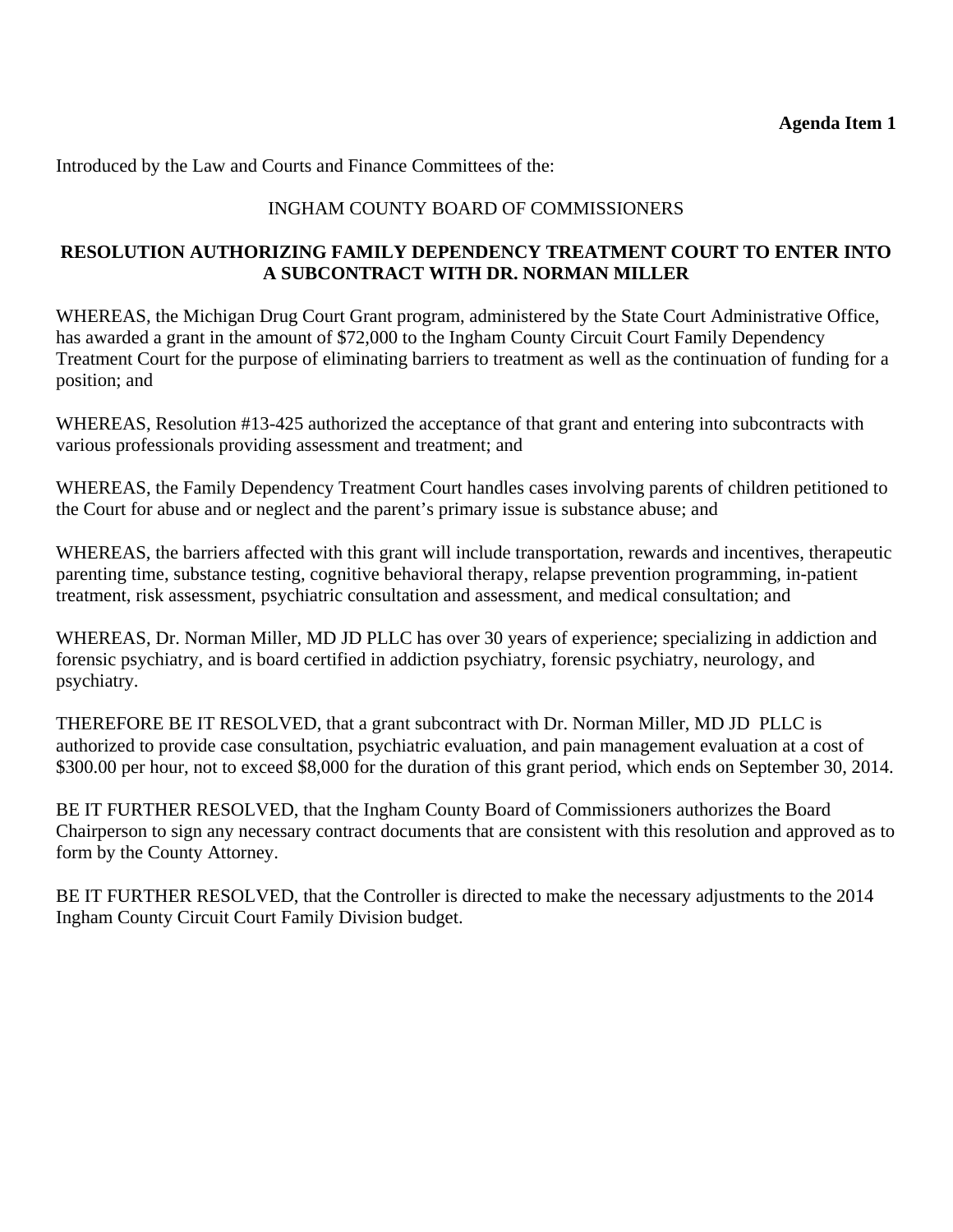<span id="page-9-0"></span>TO: Ingham County Law & Courts, County Services and Finance Committees

FROM: John L. Neilsen, Chief Deputy Controller

DATE: February 5, 2014

RE: Resolution to Reclassify the Animal Control Director Position

Commissioners:

Attached you will find a Resolution along with the supporting documentation to reclassify the recently vacated Animal Control Director position from a (MCF11, \$63,641 - \$76,389) to a (MCF12, \$68,331 - \$82,015) effective upon the passage of this resolution. The full increased personnel costs of this proposed reclassification would be \$6,786 at the top of the scale using annualized 2014 costs.

As you will recall on January 28<sup>th</sup>, the Board of Commissioners adopted two companion Resolutions to begin an orderly transition plan to select a new Animal Control Director due to the recent resignation of the current Director Jamie McAloon Lampman effective February 5, 2014.

The first appointed Deputy Animal Control Director Anne Burns to serve as the Interim Animal Control Director effective February 6, 2014 until such time as a permanent Director is selected and assumes their duties.

The second appointed a Search Committee to select a new Animal Control Director as this is a Board appointment. The Law & Courts Chairperson Rebecca Bahar-Cook will serve as the Chairperson of the Animal Control Director Search Committee.

When Ms. McAloon Lampman announced her resignation, our Human Resources Director asked her to review the current job description in effect since 2004 and to update it if necessary to reflect the core functions of the job as she saw it after nine years as the Director. I also reviewed the proposed changes and agree that they are accurate and important additional responsibilities for the position that have evolved over the years.

The Human Resources Department then compared the current job description with the proposed new job description.

In reviewing the proposed job description we feel there is substantive change requiring substantial time and increased communication, influencing the factor regarding interpersonal and communication skills and job complexity. The fund raising aspect would also influence the points in the job financial impact factor. With the recommended adjustments in the points it would move to pay grade MCF 12.

Therefore, we have prepared this resolution and background material for your review and deliberation. Upon your final action on the resolution Human Resources will post and advertise for the Animal Control Director position through our normal employee selection processes as well as through state and national sources.

If the BOC approves this reclassification as proposed, the current Interim Director's salary will be increased to the starting rate (MCF 12, \$68,331) effective the first full pay period after the passage of this resolution.

I recommend your approval of the attached resolution.

cc: Tim Dolehanty Travis Parsons Becky Bennett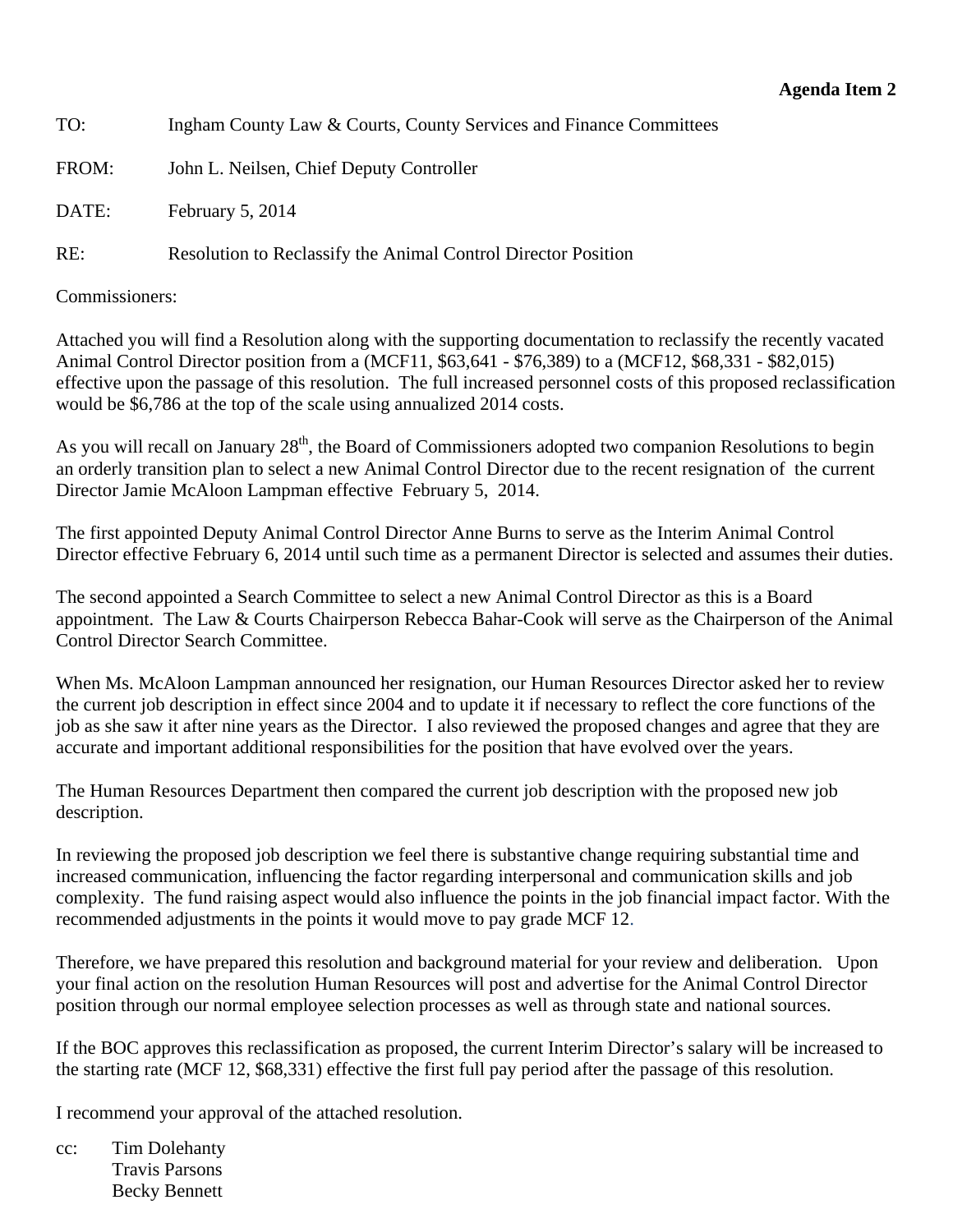#### **MEMORANDUM**

| TO:   | John Neilsen, Ingham County Chief Deputy Controller                   |
|-------|-----------------------------------------------------------------------|
| FROM: | Beth Bliesener, Employment Specialist                                 |
| DATE: | 1/31/2014                                                             |
| RE:   | Position Re-Classification — Animal Control Director MCF 11 to MCF 12 |

Human Resources has evaluated and updated the Animal Control Director job description. After analysis, the classification has increased from a MCF 11 to a MCF 12. The position will be compensated at a salary range of  $($68,331 - $82,015).$ 

*Please use this memo as acknowledgement of Human Resources' participation and analysis of the proposed reclassification.* 

*If I can be of further assistance, please email or call me (887-4375).*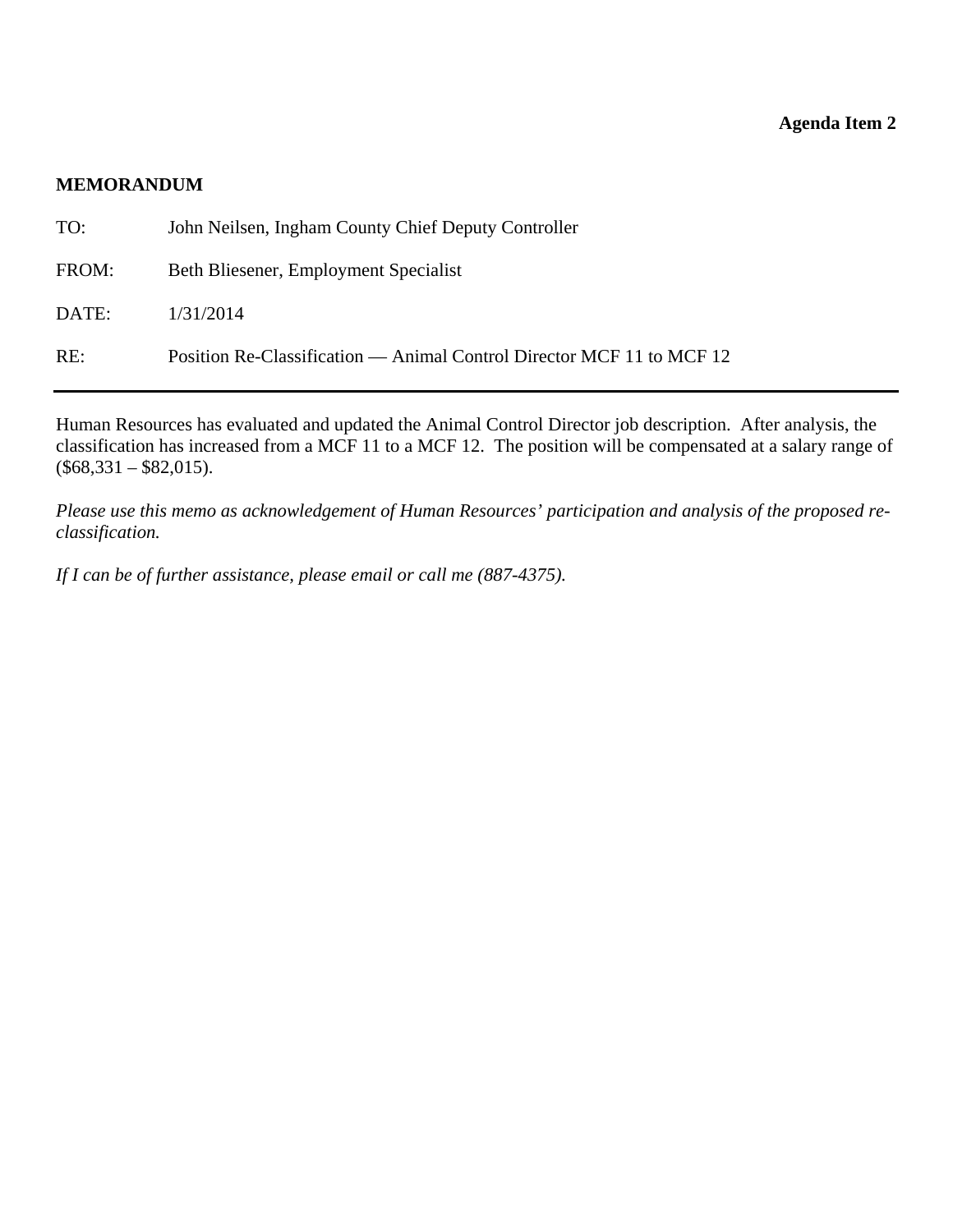# **INGHAM COUNTY**

# **CURRENT JOB DESCRIPTION**

# **ANIMAL CONTROL DIRECTOR**

#### **General Summary**

The Animal Control Director, reporting to the Board of Commissioners, has the primary responsibility for managing and administering the County's entire Animal Control Program. In this capacity, the individual shall (a) manage a group of employees engaged in the enforcement of State and County laws, (b) be responsible for assuring that a licensed veterinarian is on call and frequently visits the Animal Control Shelter, (c) advise and consult with other County and State officials and concerned citizens with regard to animal and disease control, and (d) must maintain effective working relationships with the public and local officials as related to the operation of the Animal Control Department.

#### **Essential Functions**

An employee in this position may be called upon to do any or all of the following: (These examples do not include all of the tasks which the employees may be expected to perform.)

- 1. Working through a lead person or subordinate supervisors, manages:
	- a. A group of employees who travel to various parts of the County in order to enforce State and County Animal Control laws.
	- b. A group of employees engaged in the maintenance and disposition of animals in County Animal Control facilities as well as the maintenance of such facilities.
	- c. A clerical staff which acts in the capacity of Deputy Treasurer when issuing dog licenses.
	- d. The dispatch operation located at the Animal Control Shelter.
- 2. Performs the normal, managerial personnel management tasks such as:
	- a. Recruiting and selecting new employees.
	- b. Training subordinate personnel.
	- c. Evaluation of employees' performance.
	- d. Recommends setting and adjusting rates of pay.
	- e. Disciplining employees.
	- f. Handling complaints and grievances.
	- g. Work with the County Treasurer in the issuance of dog licenses.
- 3. Prepares budget request and administers the budget for the County Animal Control Program. Orders supplies and equipment as authorized.
- 4. Organizes, plans, and distributes work in such a way as to maximize the efficiency and effectiveness of the manpower, supplies, equipment, and facilities used in the Animal Control Program.
- 5. Acts as the primary spokesperson for the County Animal Control Program; answering questions and complaints from citizens, citizen groups, and various legally constituted bodies.
- 6. Ensures the accurate and timely maintenance of all records associated with programs and the preparation and issuance of recurring and special reports.
- 7. Interacts with other public and private organizations requiring a great deal of public relations' skills.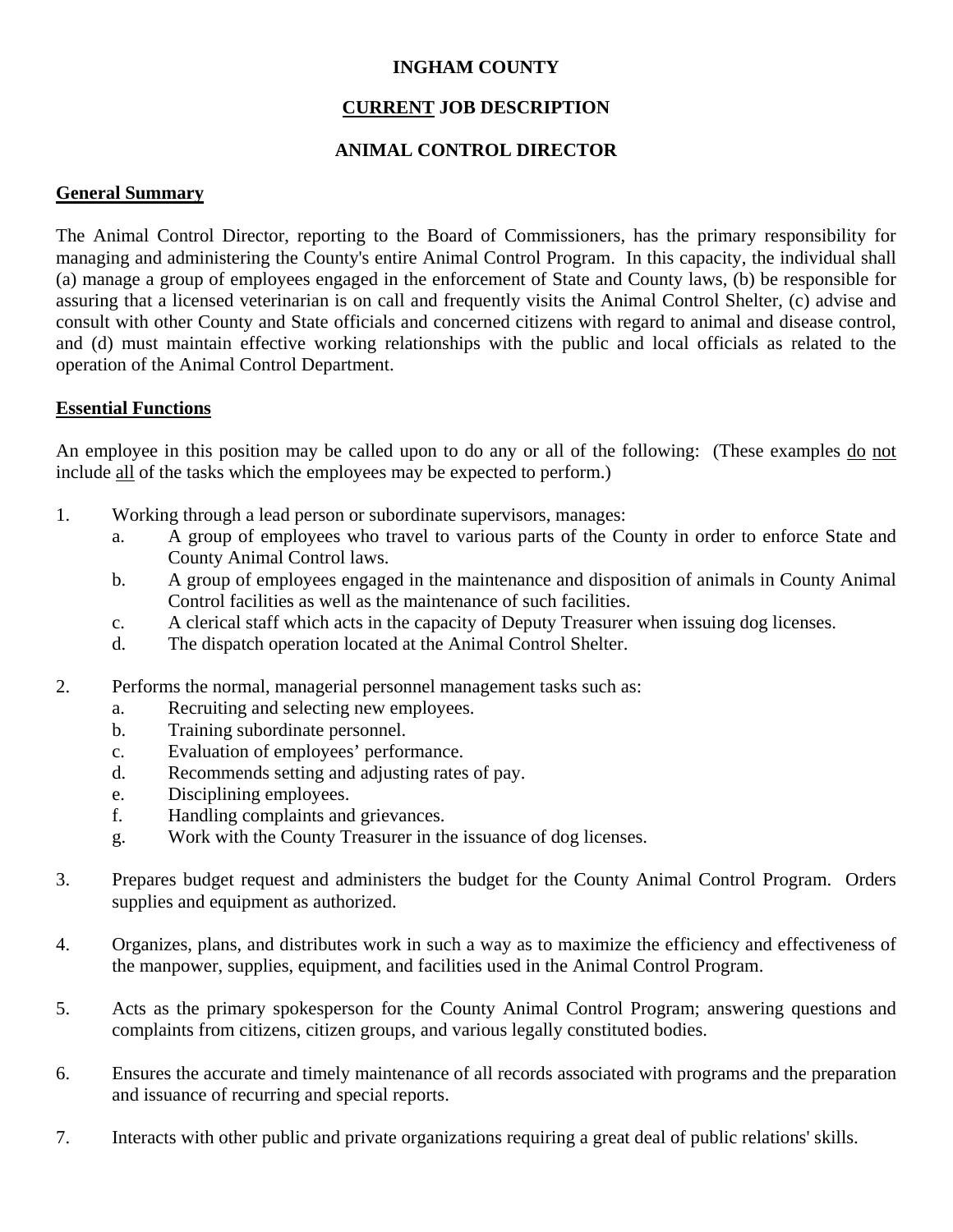# **Animal Control Director/Animal Control**

# **Page 2**

- 8. Enforces the County's Animal Control ordinance as adopted by the Ingham County Board of Commissioners.
- 9. Perform related duties as required.

#### **Other Functions**

10. None listed.

#### **Employment Qualifications**

**Education:** Bachelor's Degree in Animal Control Management, Law Enforcement Management, Business Administration, Public Administration, or related area.

**Experience:** Four years of work related experience and administration of an organization of comparable complexity.

**Other Requirements:** Experience of dealing with collective bargaining agreements in the management and supervision of staff strongly desired. Must be eligible for and able to obtain F.D.A. and Michigan Controlled drug licenses. Must pass a background and security check. Must possess flexibility for night meetings.

The qualifications listed above are intended to represent the minimum skills and experience levels associated with performing the duties and responsibilities contained in this job description. The qualifications should not be viewed as expressing absolute employment or promotional standards, but as general guidelines that should be considered along with other job-related selection or promotional criteria.

**Physical Requirements** (This job requires the ability to perform the essential functions contained in this description. These include, but are not limited to, the following requirements. Reasonable accommodations will be made for otherwise qualified applicants unable to fulfill one or more of these requirements):

With or without accommodations, this employee will be responsible for pushing, pulling, and lifting weights up to 100 lbs., in regular daily activities. Work requires frequent periods of standing for 30 minute intervals throughout the day and frequent extended periods of time sitting, bending and squatting. Occasional use of a ladder is necessary. Walks on various types of terrain indoors and outdoors, as a regular function of the job for scene investigations and regular animal control functions in assisting other personnel. Operates data entry, computer or other official equipment requiring manual dexterity. May capture and restrain animals to assist the officers, kennel persons and the general public.

#### **Working Conditions:**

Works in office conditions and the animal shelter. Regular exposure to odors of animals. Exposure to noise of the impounded animals. Exposure to disease communicated by animals. Exposure to the risk of being bitten by animals. Exposure to animal feces and urine. Exposure to fumes from cleaning products. Exposure to parasites (fleas, ticks, mites).

**May, 2004 MCF-11**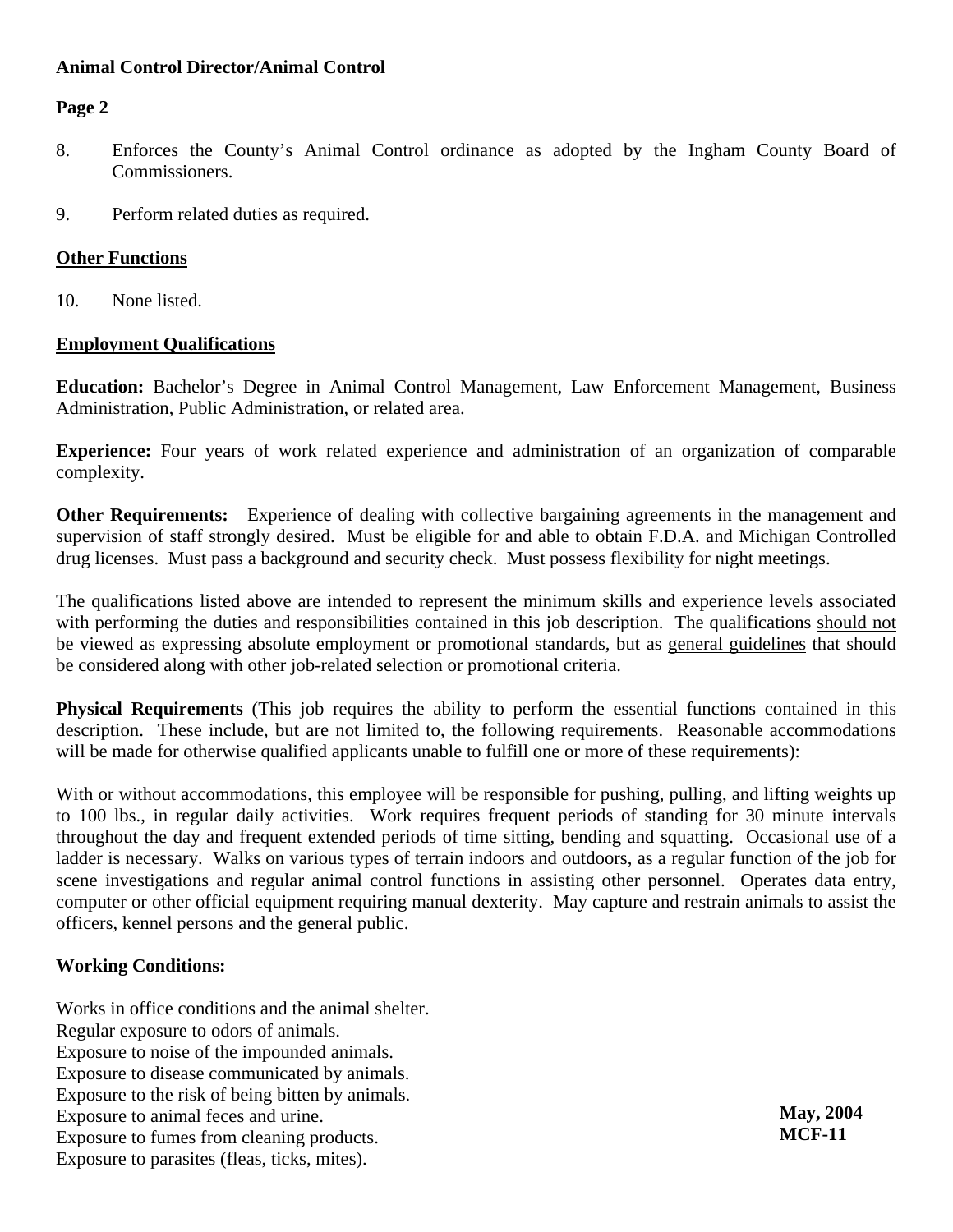# **INGHAM COUNTY**

#### **PROPOSED JOB DESCRIPTION**

### **ANIMAL CONTROL DIRECTOR**

#### **General Summary:**

The Animal Control Director reporting to the County Controller/Administrator or his/her designee has the primary responsibility for managing and administering the County's entire Animal Control Program. In this capacity, the individual shall manage a group of employees engaged in the enforcement of State and County laws, be responsible for assuring that a licensed veterinarian is on call and frequently visits the Animal Control Shelter, advise and consult with other County and State officials and concerned citizens with regard to animal and disease control, and must maintain effective working relationships with the public and local officials as related to the operation of the Animal Control Department.

#### **Essential Functions:**

- 1. Formulates and implements the strategic goals and objectives of the organization. Provides leadership toward the achievement of the organization's philosophy, mission, annual goals, objectives and growth.
- 2. Organizes, plans, and distributes work in such a way as to maximize the efficiency and effectiveness of the manpower, supplies, equipment and facilities used in the Animal Control Program.
- 3. Working through a lead person or subordinate supervisors, manages a group of employees who travel to various parts of the County in order to enforce State and County Animal Control laws, kennel staff, clerical staff and dispatch operations.
- 4. Performs personnel management functions, directly and through mid-level managers and supervisors. Examples include interviewing, selecting and training staff. Evaluates and reviews work assignment and staff performance. Addresses employee relation issues including promotions and terminations. Works with multiple union groups and assists in negotiating contracts as requested.
- 5. Prepares budget request and administers the budget for the County Animal Control Program. Monitors expenditures though out the fiscal year.
- 6. Acts as the primary spokesperson for the County Animal Control program; provides oversight and direction for all communications representing the organization; maximizes public relations opportunities to enhance the image of Ingham County Animal Control in the community; represents Ingham County Animal Control before agencies and the public in delineating these positions affecting public policy, and assures the organization's mission, programs and services are consistently presented with a strong positive image.
- 7. Monitors animal welfare issues and ensures compliance with all applicable law and regulations; State and Federal law; networks with other local animal shelters, animal welfare and rescue groups establishing coalitions; and leads the development of community educational program promoting animal welfare.
- 8. Cultivate and maintains donors and prospective donors; works to develop, implement and oversee fundraising projects including, but not limited to special events, grant-writing, funding requests, and direct solicitations.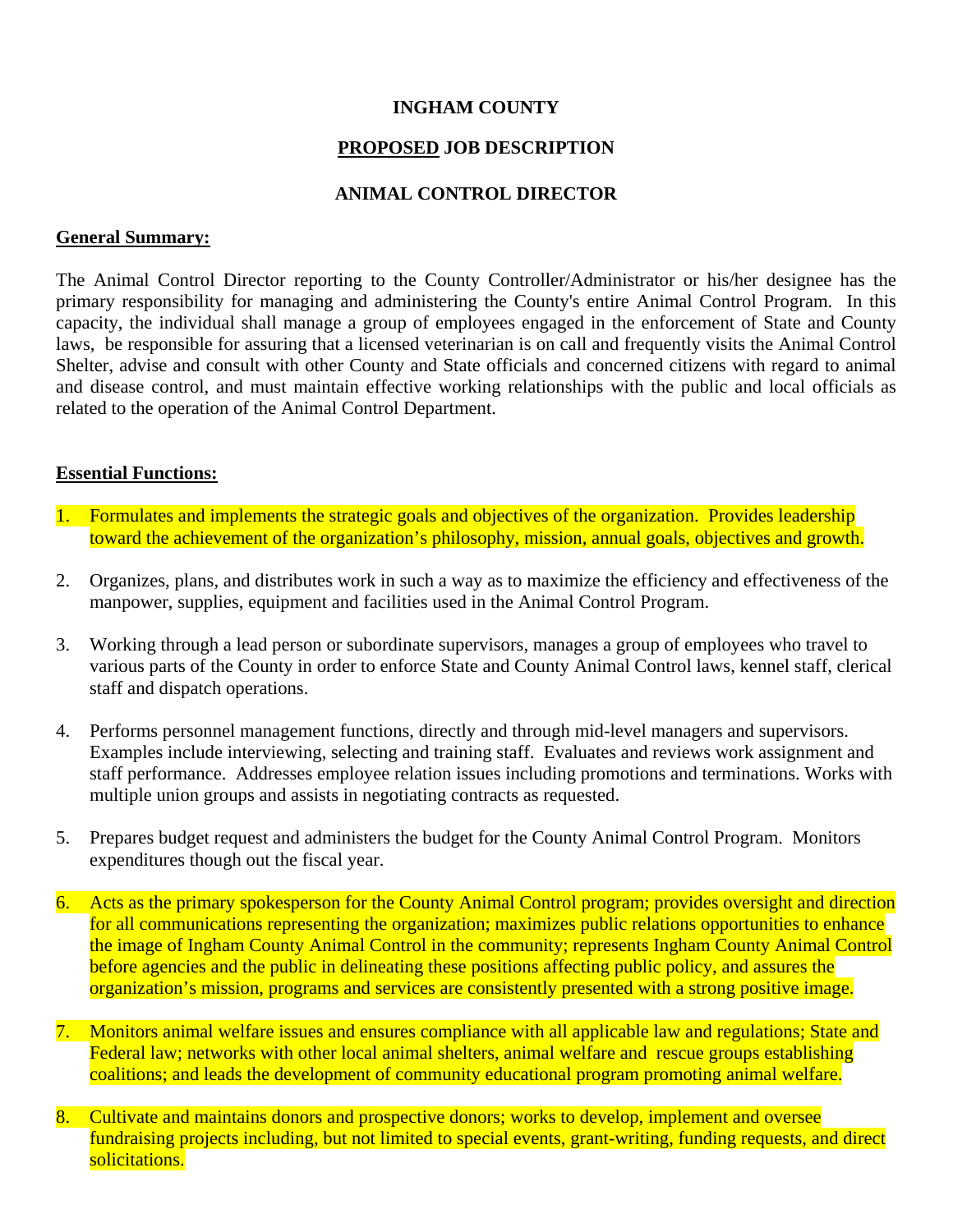# **Animal Control Director/Animal Control Page 2**

- 9. Ensures the accurate and timely maintenance of all records associated with programs and the preparation and issuance of recurring and special reports.
- 10. Enforces the County's Animal Control ordinance as adopted by the Ingham County Board of Commissioners.
- 11. Ability to establish working relationships with Board members, City and County officials, managers, staff volunteers and vendors.

# **Other Functions:**

- Performs other duties as assigned.
- Must adhere to departmental standards in regard to HIPAA and other privacy issues.
- During a public health emergency, the employee may be required to perform duties similar to but not limited to those in his/her job description.

*(An employee in this position may be called upon to do any or all of the above tasks. These examples do not include all of the tasks which the employee may be expected to perform.)* 

# **Employment Qualifications:**

**Education:** A minimum of a Bachelor's Degree in Animal Control Management, Law Enforcement Management, Business Administration, Public Administration or related field is required.

**Experience:** A minimum of 4 years of work related experience and administration of an organization of comparable complexity is required.

**Other Requirements:** Experience of dealing with collective bargaining agreements in the management and supervision of staff strongly desired. Must be eligible for and able to obtain F.D.A. and Michigan Controlled drug licenses. Must pass a background and security check. Must possess flexibility for night meetings.

*(The qualifications listed above are intended to represent the minimum skills and experience levels associated with performing the duties and responsibilities contained in this job description. The qualifications should not be viewed as expressing absolute employment or promotional standards, but as general guidelines that should be considered along with other job-related selection or promotional criteria)* 

# **Physical Requirements:**

- Responsible for pushing, pulling and lifting weights up to 100lbs, occasionally.
- Work requires frequent periods of standing for 30 minute intervals though out the day and frequent periods of time sitting, bending and squatting.
- Walks on various types of terrain indoors and outdoors.
- May capture and restrain animals to assist the officers, kennel person and the general public.
- Sitting, walking, standing, bending over and lifting/holding/carrying objects found in an office environment.
- Ability to communicate and respond to co-worker and customer inquiries both in person and over the phone.
- Ability to operate a PC/laptop and to enter & retrieve information from a computer.
- Ability to handle varying and often high levels of stress.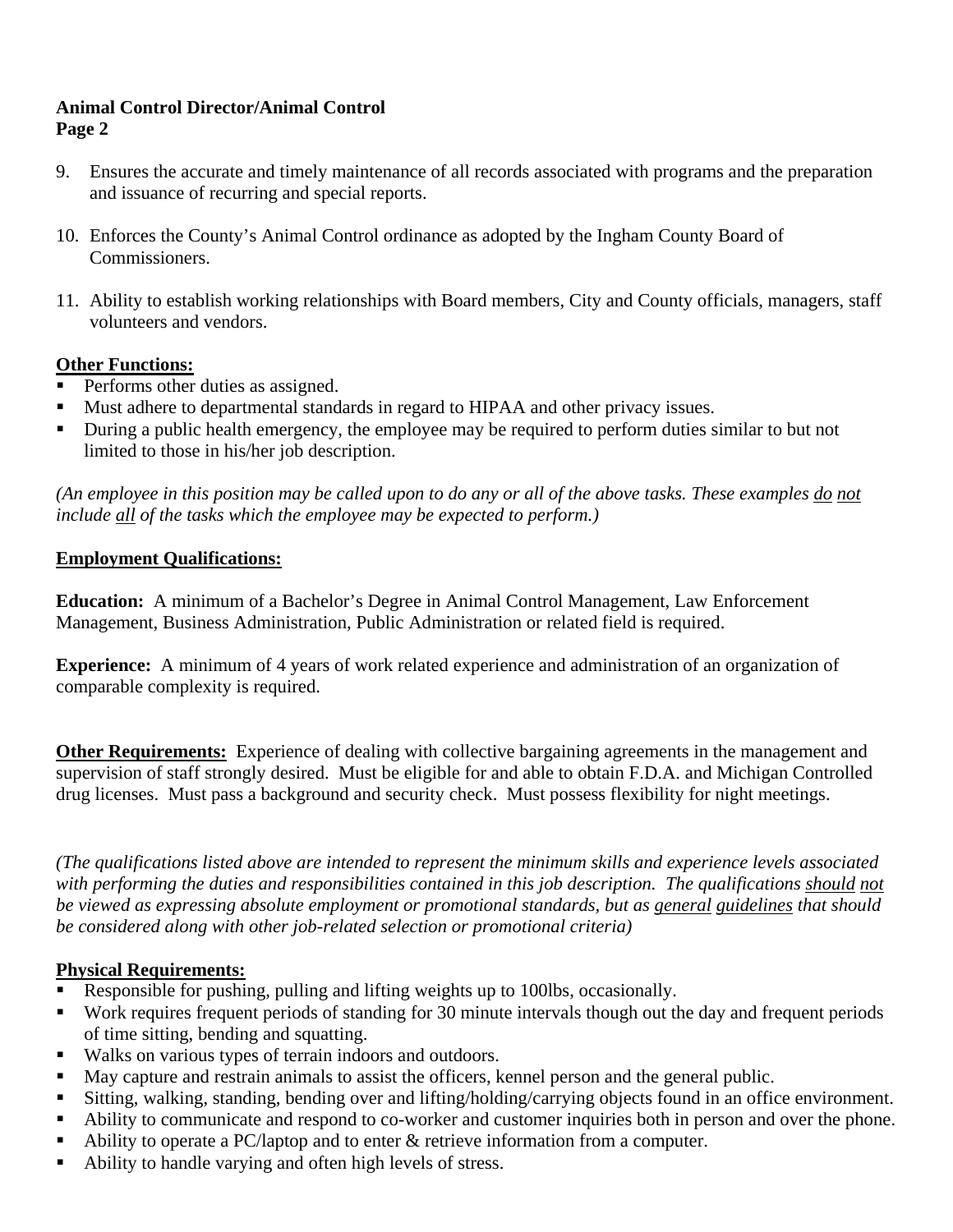# **Animal Control Director/Animal Control Page 3**

*(This job requires the ability to perform the essential functions contained in this description. These include, but are not limited to, the requirements listed above. Reasonable accommodations will be made for otherwise qualified applicants unable to fulfill one or more of these requirements.)*

# **Working Conditions:**

- Works in office conditions and the animal shelter.
- Regular exposure to odors of animals.
- Exposure to noise of the impounded animals.
- Exposure to disease communicated by animals.
- Exposure to the risk of being bitten by animals.
- Exposure to animal feces and urine.
- Exposure to fumes from cleaning products.
- Exposure to parasites (fleas, ticks, mites)

*January 2014 MCF-12*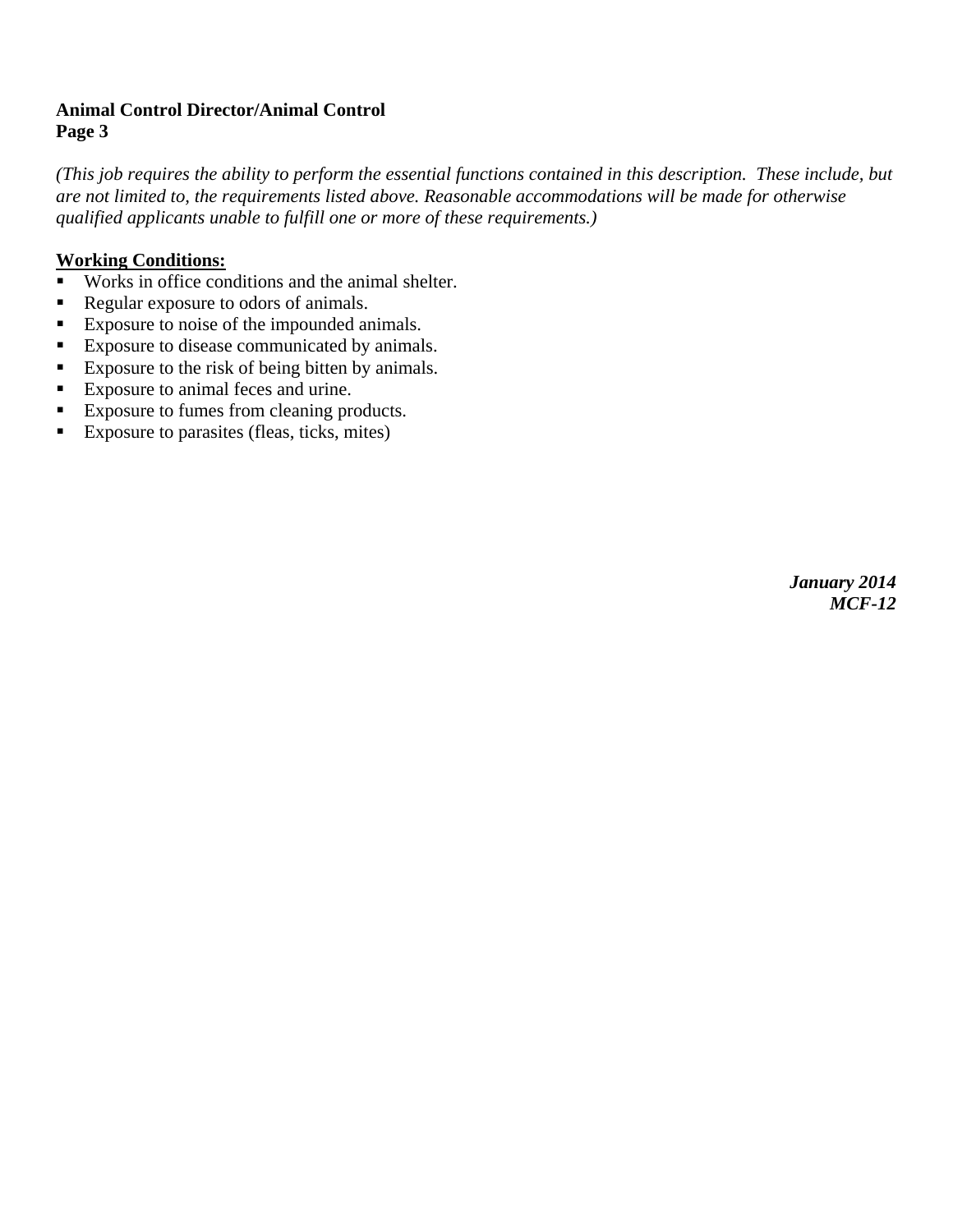Introduced by the Law & Courts, County Services and Finance Committees of the:

# INGHAM COUNTY BOARD OF COMMISSIONERS

# **RESOLUTION TO RECLASSIFY THE ANIMAL CONTROL DIRECTOR POSITION**

WHEREAS, the Animal Control Director position has recently become vacant; and

WHEREAS, the core duties of the Animal Control Director position were analyzed for the first time since 2004 to determine if any adjustments were warranted; and

WHEREAS, through the process of analyzing the duties of the Animal Control Director position by the Human Resources Department it was determined that the position should be reclassified.

THEREFORE BE IT RESOLVED, Position number 421001 Animal Control Director (MCF11, \$63,641 - \$76,389) is reclassified to (MCF12, \$68,331 - \$82,015) effective upon passage of this resolution.

BE IT FURTHER RESOLVED, that the Controller/Administrator's Office is authorized to make any necessary budget adjustments and Position Allocation List adjustments consistent with this Resolution.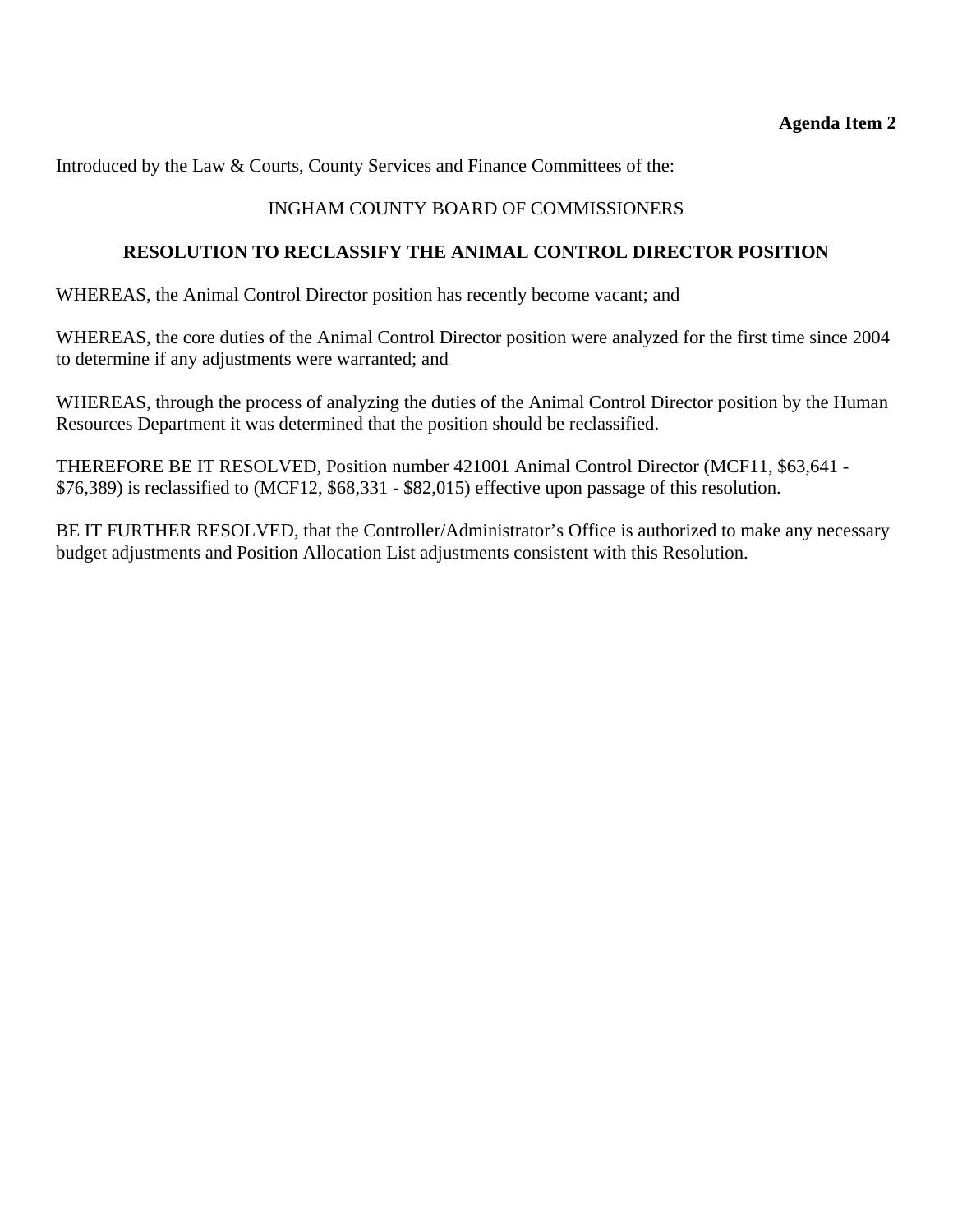#### **Agenda Item3a**

<span id="page-17-0"></span>To: Ingham County Law & Courts and Finance Committees From: Lance Langdon, 9-1-1 Director Date: February 4, 2014 Re: Request for TriTech CAD and EMD Upgrade

In 2007 the Board of Commissioners approved the purchase of the Visionair CAD for the East Lansing 9-1-1 Center. The Lansing 9-1-1 Center was also moved to this system in late 2011 in anticipation of the consolidation of the two centers. In addition to CAD, the VisionAir Records Management system was purchased for the Sheriff's Office in conjunction with East Lansing, Michigan State University, Meridian Township, Lansing Township, Mason, and Williamston Police Departments. This was followed with the purchase of the VisionAir Jail system for use by these same agencies.

VisionMOBILE is another product currently in use by all of the departments listed above as well as Lansing Police, Lansing Fire and East Lansing Fire. This system passes call information to the field units and uses mapping programs to assist in locating calls.

With the opening of the center and processing over three hundred thousand calls a year, problems have been identified by staff and they have not been satisfied with the abilities and functionality of the current system. VisionAir has addressed and fixed many issues as they are reported, some have not yet been resolved, while other features are not available in the current system.

We have had discussions with the upper management of TriTech (the company that purchased VisionAir) over the functionality and limitations of the current system. They agree that their VisionCAD (a Tier 2 system) does not meet our needs, and have proposed an upgrade to the Tier 1, InformCAD system. This system is used in many large cities; San Diego CA, Memphis TN, Dallas TX, San Antonio TX, and Austin TX among many others. It is also used by the California Highway Patrol.

While we call this an upgrade to a new system, it is in all reality a full replacement of the current CAD system. They have provided greatly reduced, upgrade pricing to resolve the problems that we have had with their other product. We would continue to use the same workstation computer equipment, only the software programs would be replaced.

This system, InformCAD is a geo based system. This means that it uses GIS Mapping to identify the locations around the county as opposed to the data table that is used in the current system. This provides the ability to more accurately find call locations and properly validate the calls to 9-1-1. This upgrade to InformCAD will replace two programs, VisionCAD and GeoComm mapping. These are two separate programs currently in use in both CAD and Mobile. The new InformCAD will use one program that has the mapping integrated into the system. The Dispatchers biggest challenges with our current CAD has been with the integration/connection between the separate CAD and mapping programs.

We had also tried to move from our Emergency Medical Dispatch flip cards to a computerized process for the handling of medical calls. Since 2011 we have not been able to make the current CAD system work with the computerized version of our APCO Meds system. Because of this we are looking to move as a part of this project to the Priority Dispatch ProQA Emergency Medical Dispatch System. This system is currently is use with other TriTech InformCAD users and is fully integrated with their system. While the system will function with the CAD system it will also provide for training options as we can send staff for training provided through the vendor, eliminating the difficulty in keeping our staff and outside EMS instructors up to date and certified to do our training. We are also exploring options to reduce the project costs as well as future training costs that will be eligible for use of our wireless training funds. This will keep the EMD training separate from our normal operations budget. The ProQA system is also in use at neighboring counties Eaton and Livingston.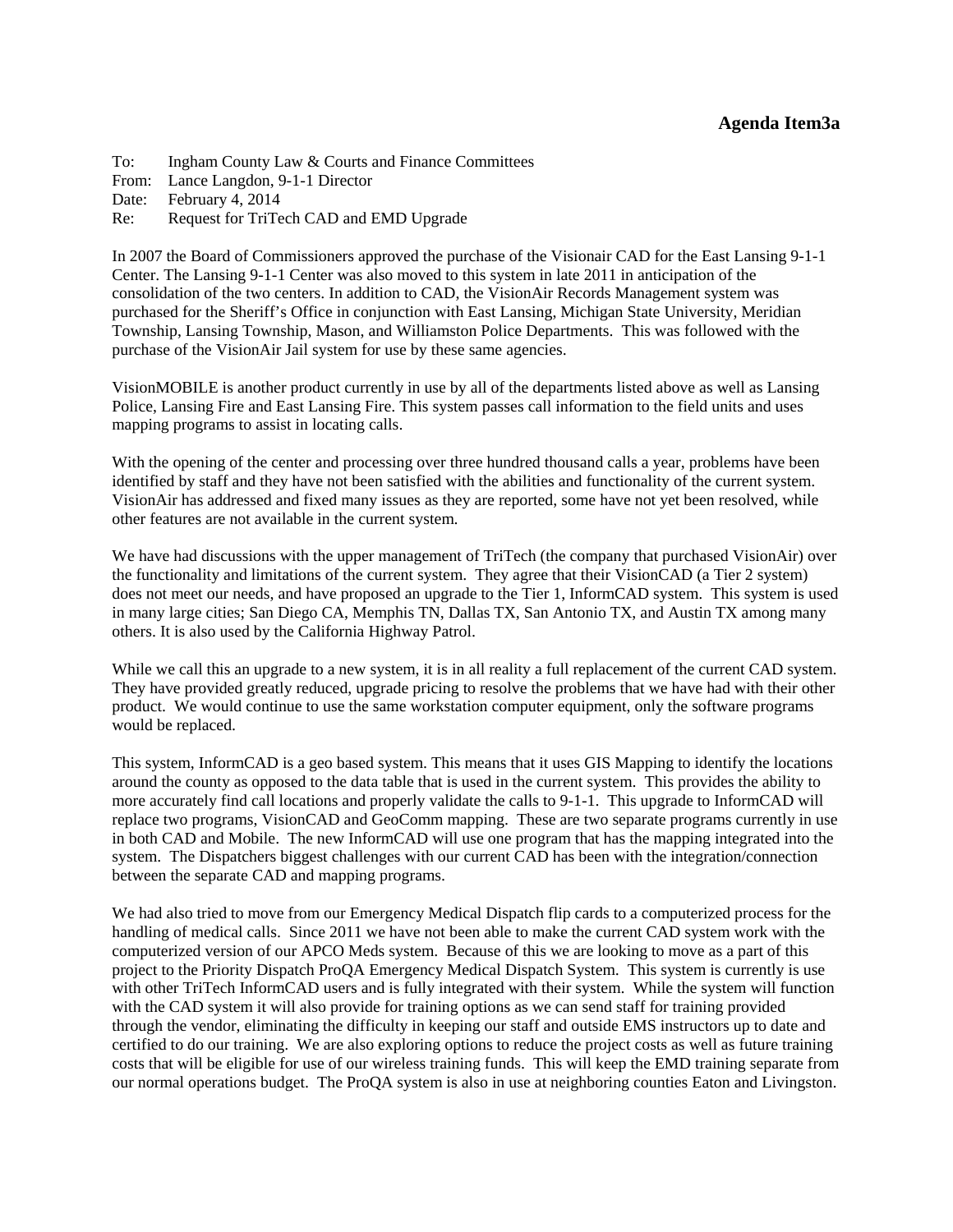TriTech has prepared a quote for this upgrade that includes credit for licensing and reduction of costs for the implementation of the system. It is broken down into several different categories.

| <u>Item</u>                            | List Cost      | <b>Upgrade Cost</b> |
|----------------------------------------|----------------|---------------------|
| InformCAD Software License Fees        | \$443,500.00   | \$0.00              |
| InformMobile Software License Fees     | \$291,600.00   | \$0.00              |
| <b>CAD Implementation Service Fees</b> | \$226,500.00   | \$153,750.00        |
| Mobile Implementation Service Fees     | \$50,800.00    | \$42,400.00         |
| <b>Project Related Fees</b>            | \$223,543.80   | \$171,000.00        |
| <b>Third Party Products/Services</b>   | \$7,020.00     | \$7,020.00          |
| <b>Totals</b>                          | \$1,242,963.80 | \$374,170.00        |

With this program there are ongoing maintenance fees that we would incur as we currently do with their software. There would be an increase from the \$85,185.32 that we currently pay to \$108,709.00. This cost includes CAD maintenance of \$102,190.00 and \$6,519.51 in Mobile Maintenance.

We have also obtained a quote from Priority Dispatch for the ProQA program. The project includes software, training, maintenance and accreditation/review services. Total cost for this project is \$126,359.60. This would be replacing the current APCO meds program purchased in 2011.

Bringing both of these systems on as a single project will assist us in the implementation as each employee will need hands on training of the new systems. By doing both at the same time they will be able to move to the new CAD and EMD together and make one complete dispatch process rather than separate changes to different processes or systems.

With regard to the in vehicle/mobile product, the various Police and Fire departments have purchased licensing for the VisionAir mobile, including MSP Post 11, who use it while working in the county. The current VisionAir Mobile product will not work with the new InformCAD. TriTech has provided for credit for all current licenses that departments have, to move them to the InformMobile. There are implementation fees to do this which includes Train the Trainer classes for the departments. The mobile program must change when the 9-1-1 Center changes CAD systems; the cost of the Mobile Implementation has been included in the project to be covered by 9-1-1 funding.

The decision to move to the InformCAD has been made with several staff members involved. Mr. Ashton and I initially went to TriTech's user conference/training session and were able to see the program and discuss it with many other users in attendance. We followed this with a Demonstration that took place at the Sheriff's Office. I had a team of Supervisors and Dispatchers/Trainers attend the demo where they were shown the product, were able to ask questions, and have hands on time with the program. They were all very excited with this demonstration of the InformCAD, inquiring as to how soon we could get the new system in place.

We also had the various Police and Fire departments attend a Mobile Demo, so that they could see the invehicle (mobile) side of the project. We've sent staff to Texas for a site visit to the San Antonio and Austin 9- 1-1 Centers. These two locations are similar to Ingham County as they have both urban and rural areas, both house major universities, and Austin is the State's Capitol.

It is our recommendation that we move to the TriTech InfomCAD system and the ProQA EMD System, and we ask for approval to use 9-1-1 Funds for the systems purchase as follows.

| TriTech InformCAD           | \$374,170.00 |
|-----------------------------|--------------|
| Priority Dispatch ProQA EMD | \$126,359.60 |
| Project Contingency 10%     | \$50,000.00  |
| Project Total               | \$550,529.00 |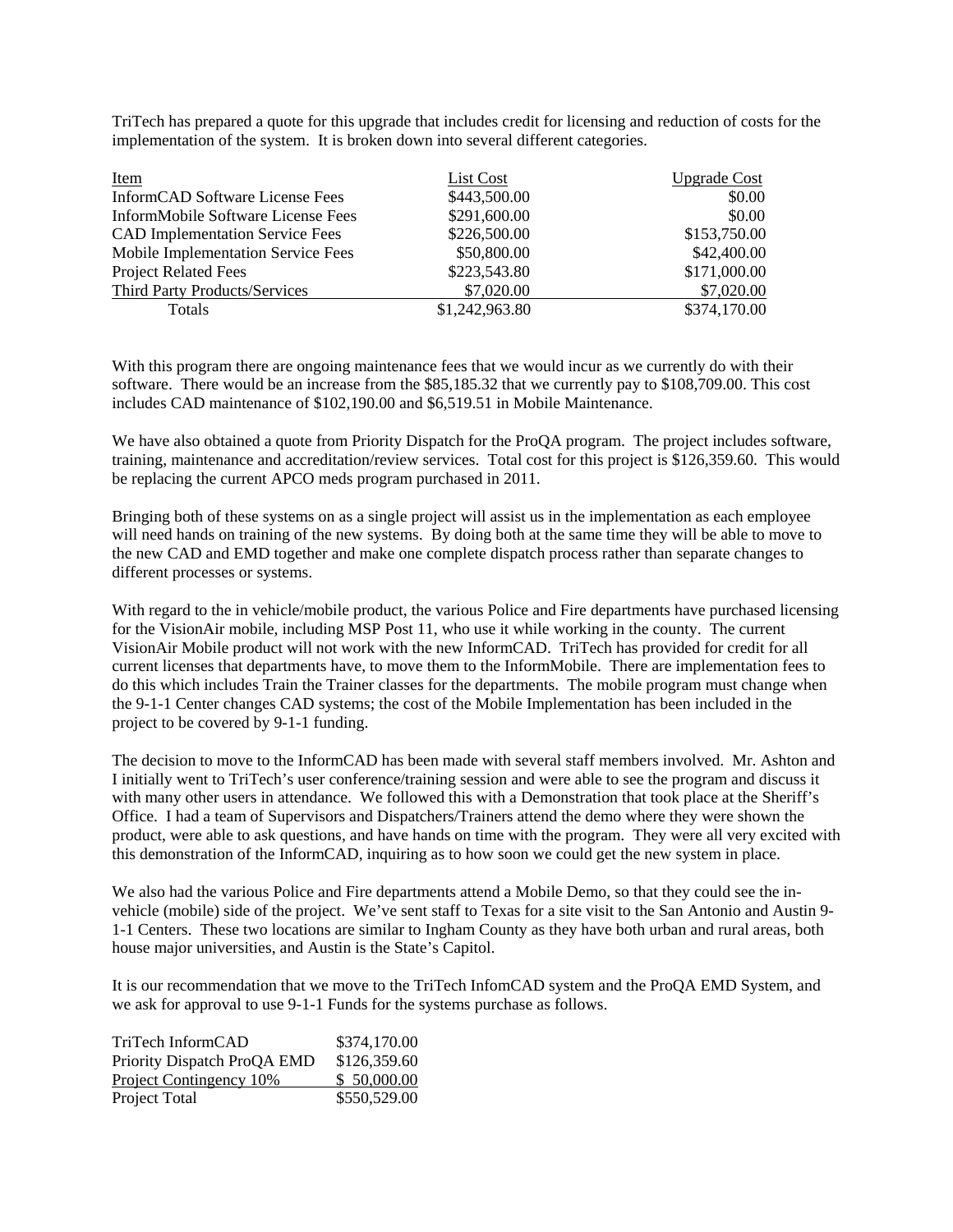Introduced by the Law and Courts and Finance Committees of the:

# INGHAM COUNTY BOARD OF COMMISSIONERS

# **RESOLUTION AUTHORIZING CONTRACTS WITH TRITECH FOR A NEW COMPUTER AIDED DISPATCH** (**CAD) AND PRIORITY DISPATCH FOR COMPUTERIZED EMERGENCY MEDICAL DISPATCH (ProQA) FOR THE INGHAM COUNTY 9-1-1 CENTRAL DISPATCH CENTER**

WHEREAS, the Ingham County Board of Commissioners operates the 9-1-1 Emergency Telephone Dispatch System through the Ingham County 9-1-1 Central Dispatch Center; and

WHEREAS, the Ingham County Board of Commissioners previously authorized the acquisition of VisionAir CAD for the Ingham County 9-1-1 Center CAD System; and

WHEREAS, the 9-1-1 Center Staff and MIS Administration working with TriTech/VisionAir have determined that the current VisionAir CAD system does not have the functionality needed to meet the current needs of the Center and an upgrade to their tier one InformCAD system will meet the Center's needs; and

WHEREAS, the current Emergency Medical Dispatch (EMD) is not integrated with the CAD system, implementation of the Priority Dispatch, ProQA EMD program, would result in an intergraded system to the TriTech Inform CAD, resulting in increased service to our citizens; and

WHEREAS, this project will also provide upgraded in-vehicle mobile unit communications and information with the various Police, Fire and EMS agencies throughout the county; and

WHEREAS, this upgraded CAD system will be NextGen ready as the state moves forward with the Next Generation of 9-1-1 technologies.

THEREFORE BE IT RESOLVED, that the Ingham County Board of Commissioners authorizes a contract up to \$374,170 with TriTech for the purchase of a 9-1-1 Center CAD System as outlined by the Proposal/Sales quotation, #Q-00006140 dated December 10, 2014.

BE IT FURTHER RESOLVED, that the Ingham County Board of Commissioners authorizes a contract up to \$126,359.60 with Priority Dispatch for the purchase of their ProQA Paramount Emergency Medical Dispatch (EMD) program, automating a heretofore manual flip card process for the 9-1-1 Center CAD System as outlined by the Proposal/Sales quotation, #95229 dated December 17, 2013.

BE IT FURTHER RESOLVED, that the Ingham County Board of Commissioners authorizes an appropriation of up to \$550,529 from 9-1-1 Fund balance for the total cost of this CAD System EMD purchase and upgrade project which includes:

| - TriTech Purchase Contract   | \$374,170.00 |
|-------------------------------|--------------|
| - Priority Dispatch ProQA EMD | \$126,359.60 |
| - Project Contingency Fund    | \$50,000.00  |

BE IT FURTHER RESOLVED, that the Chairperson of the Ingham County Board of Commissioners is authorized to sign any Software License Agreement/purchase documents with TriTech and Priority Dispatch consistent with this resolution and approved as to form by the County Attorney.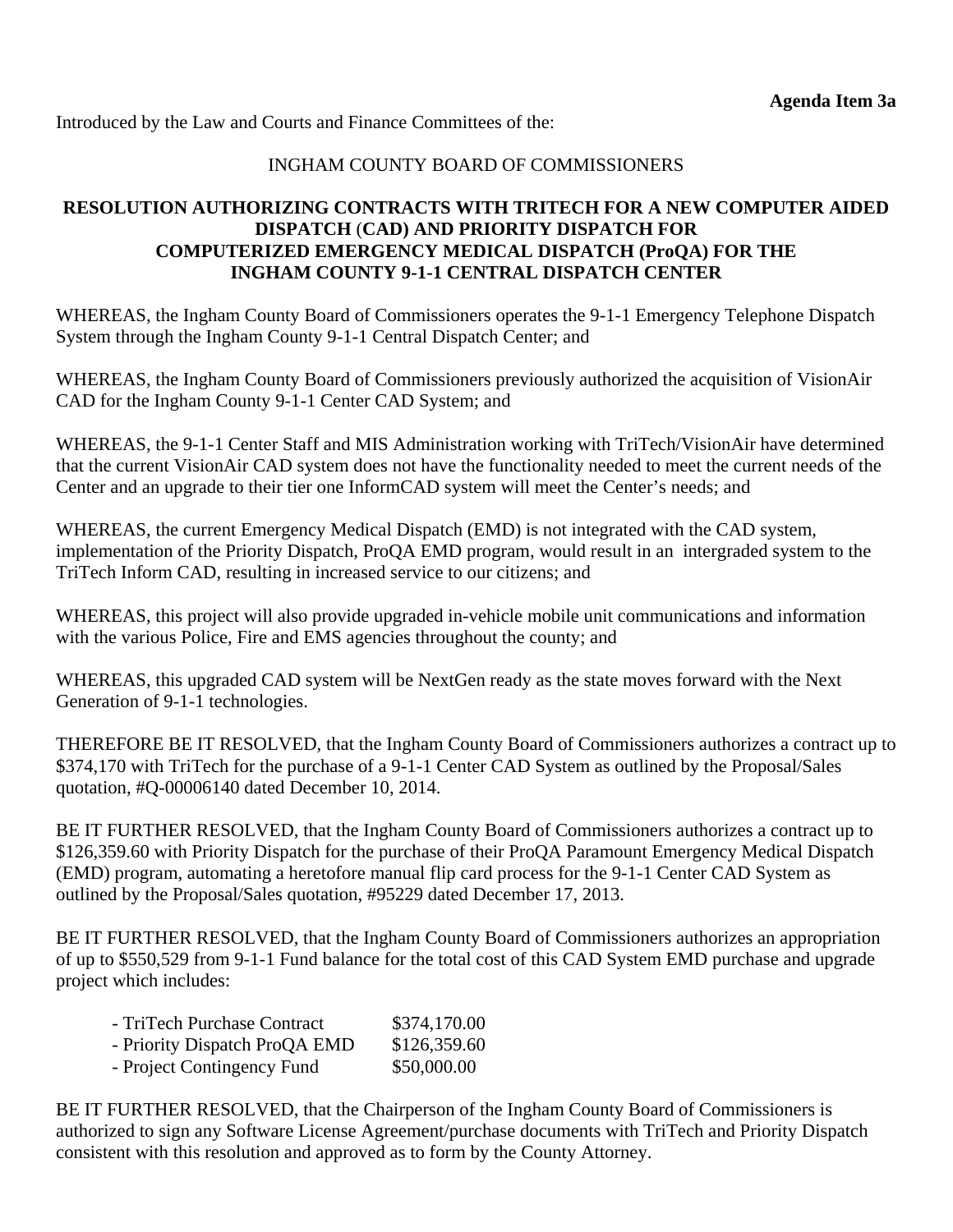AGENDA ITEM #  $\frac{1}{2}$ 

**MAURA D. CORRIGAN** 

**DIRECTOR** 

**RICK SNYDER GOVERNOR** 

**STATE OF MICHIGAN** DEPARTMENT OF HUMAN SERVICES LANSING

January 21, 2014



Debra Nolan, Chairperson **County Board of Commissioners** 315 S. Jefferson Mason, Michigan 48854

Dear Commissioner Nolan:

Your amended 2013-14 annual plan and budget for Child Care Fund expenditures is approved for state reimbursement in the amount of \$8,305,162.00. This amount is 50% of your county's gross annual plan and budget which is \$16,610,324.00.

Act 87 P.A. 1978 prohibits the state from reimbursing county Child Care Fund expenditures which exceed a county's approved budget. Child Care Fund policy prohibits reimbursement of capital, rental, lease and certain equipment and repair costs. To be eligible for reimbursement if your expenditures exceed your amended approved budget of \$16,610,324.00, it will be necessary to submit a new/approved budget no later than September 1, 2014, with the three required signatures. Failure to comply with this requirement will result in state reimbursement being limited to the prior authorized budget.

Reimbursement for In-Home Care and Basic Grant will only be made up to the amount approved for individual service components.

The following In-Home Care components are authorized:

| <b>Title</b>                       | <b>Administrative Unit</b> | <b>Gross Expenditures</b> |
|------------------------------------|----------------------------|---------------------------|
| After Care                         | Court                      | \$<br>411,313.00          |
| Truancy                            | Court                      | 245,196.00<br>\$          |
| <b>Sexual Offenders</b>            | Court                      | \$<br>350,582.00          |
| <b>Intensive Probation</b>         | Court                      | 292,528.00<br>\$          |
| <b>Community Service Programs</b>  | Court                      | \$<br>413,915.00          |
| MSU Adolescent Project             | Court                      | 155,398.00<br>\$          |
| <b>IMPACT</b>                      | Court                      | \$<br>450,000.00          |
| Juvenile Assessment Center         | Court                      | S<br>188,381.00           |
| Ingham Academy/Day Treatment       | Court                      | \$2,609,781.00            |
| <b>Intensive Neglect Services</b>  | Court                      | \$1,182,855.00            |
| <b>Evening Reporting</b>           | Court                      | \$<br>500,796.00          |
| In-Home Detention                  | Court                      | \$<br>277,415.00          |
| Impact-DHS                         | <b>DHS</b>                 | \$<br>60,000.00           |
| In-Home are Psychological Services | <b>DHS</b>                 | \$<br>215,403.00          |

The following Basic Grant components are authorized:

**Administrative Unit Gross Expenditures Title** 

 $\overline{N/A}$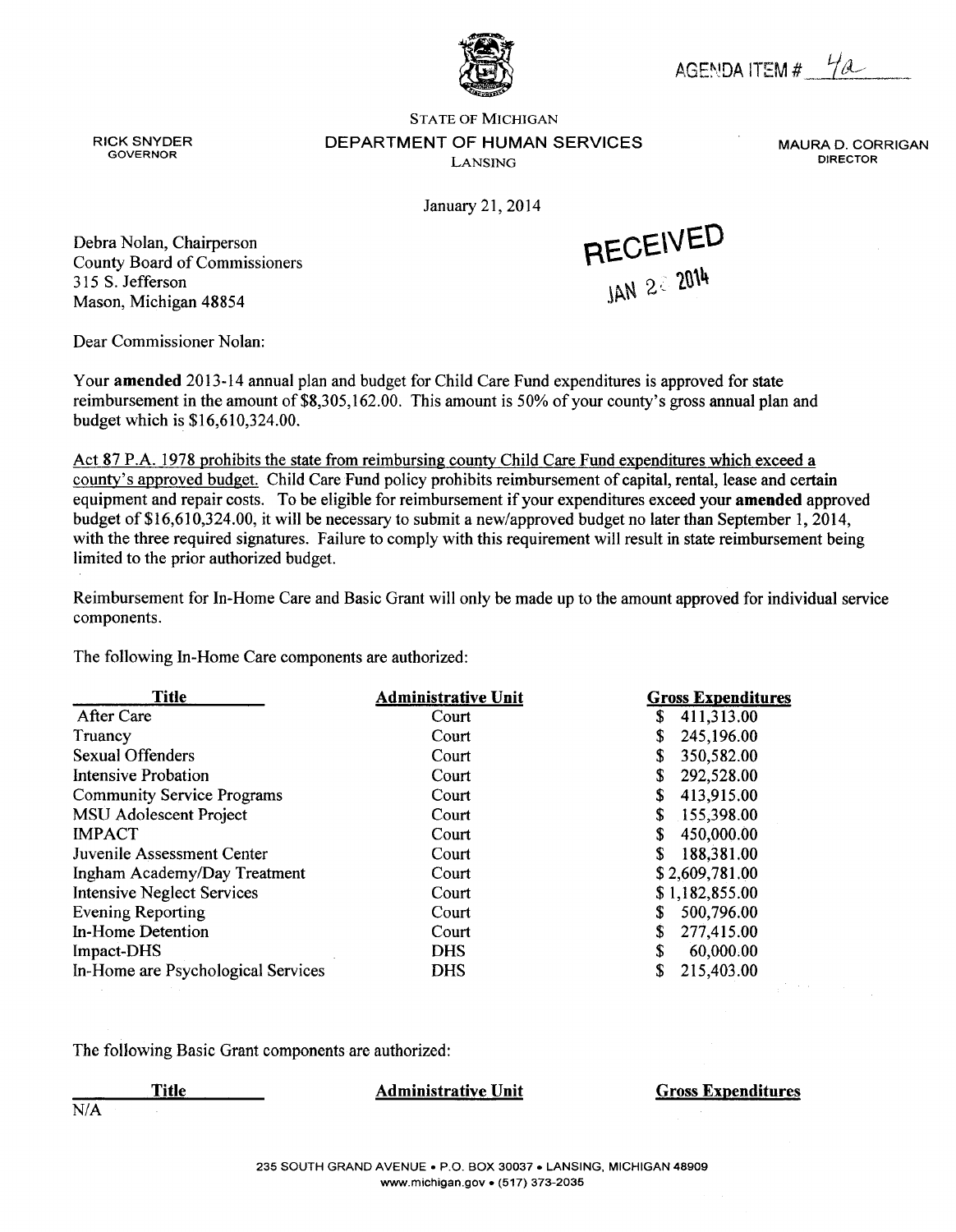Debra Nolan, Chairperson Date Page 2

Any claim for state monies from the Child Care Fund to cover expenditures incurred between October 1, 2013 and September 30, 2014, will signify your acceptance of the terms of this amended approval letter as well as all conditions outlined in the original approval letter.

If you have any questions or concerns regarding this letter, please contact me at (517) 335-3489.

Sincerely,

Magdalen 7 homan . 1.21.14

Child Care Fund Monitoring Unit

cc: The Honorable Janelle A. Lawless, Family Court Judge, Ingham County Zoe Lyons, Director, Ingham County DHS Keith Schafer, Child Care Fund/Chargeback Unit Child Care Fund File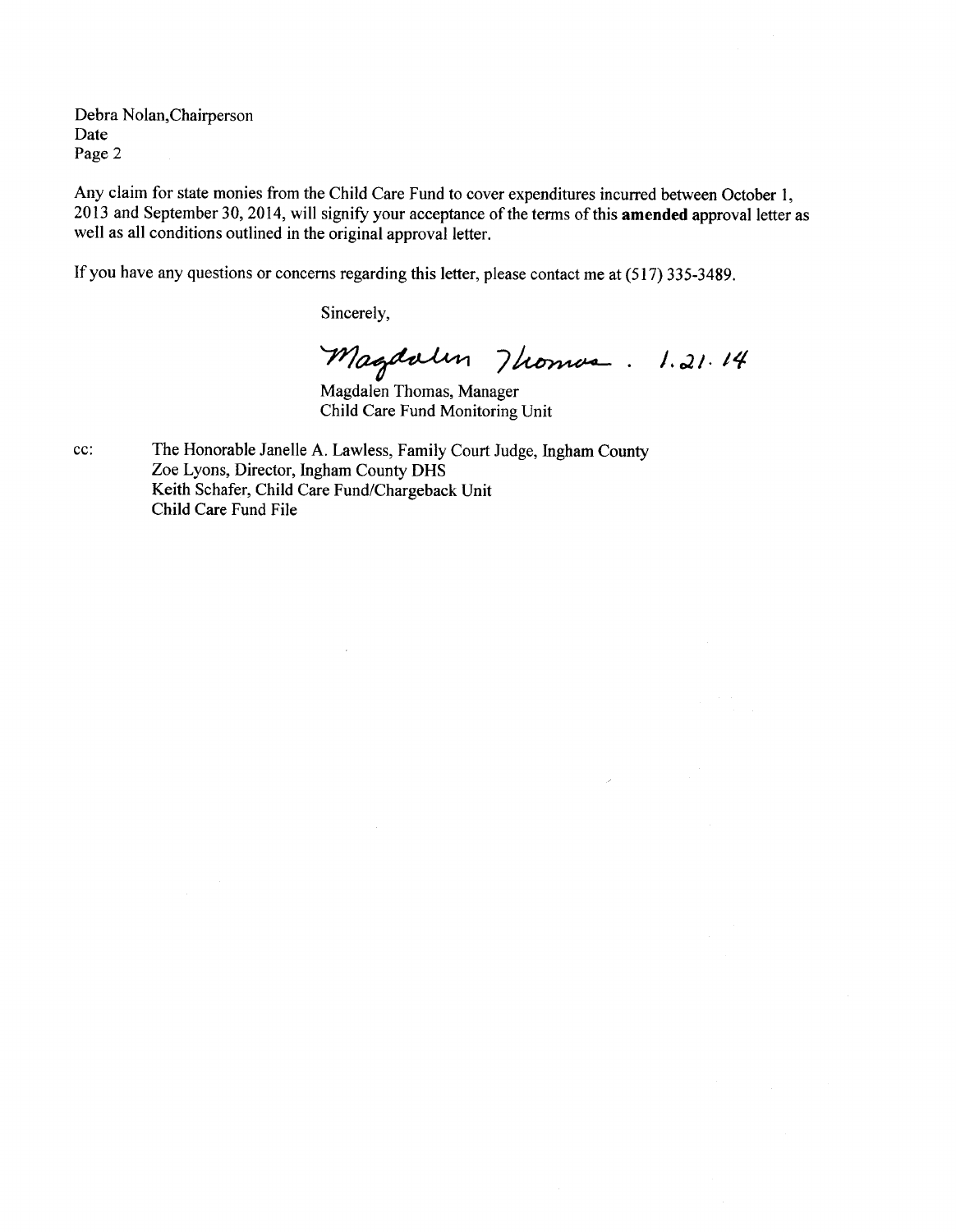AGENDA ITEM #

**STATE OF MICHIGAN** 

# STATE 9-1-1 COMMITTEE LANSING RECEIVED

JAN 22 2014

**INGHAM COUNTY CLERK** 

RICK SNYDER **GOVERNOR** 

SHERIFF DALE GRIBLER CHAIR

#### January 17, 2014

Dear County Coordinator:

The following communication has been sent to your County Clerk.

Under MCL 484.1714(1)(g) the State 911 Committee is required to provide notice to communication providers of the 911 surcharges in Michigan. This includes the counties' 911 operational surcharges and the state 911 fee.

If a county commission determines that it is necessary for the county to enact a local surcharge that is more than \$0.42 per month and in excess of the monthly amount that was approved for the county by the Michigan Public Service Commission under U-15489, the voters of the county must approve the increased surcharge. In order for an increase to be effective beginning July 1, 2014, the county must hold a vote no later than the first Tuesday in May 2014. The first Tuesday in May 2014 is the last election date in 2014 in order to meet the statutory notice deadline for the change date of July 1, 2014. If the May 2014 date is missed, the next surcharge effective change date is July 2015. Please refer to your county's legal counsel for details on the dates for proper county commission action to place a question on a May 2014 ballot.

In order to make the proper notice to the communications providers about the counties' 911 surcharges, please follow one of the four options below:

- 1. If the county is not going to collect a local 911 operational surcharge between July 1, 2014, and June 30, 2015, please provide a letter to the State 911 Office no later than 5 p.m., Thursday, May 15, 2014, stating that the county will not be collecting the local 911 surcharge. Please use Template A for this option.
- 2. If the county is going to continue collection of its local 911 surcharge with no change in its current amount between July 1, 2014, and June 30, 2015, please provide a letter to the State 9 i1 Office no later than 5 p.m., Thursday, May 15, 2014, stating that the county is going to continue collection of the local 911 surcharge with no change in its present amount. Please include a completed Form SNC-500 (attached and available on-line at www.michigan.gov/snc) with the county's letter. (Please use Template B for this option).
- 3. If the county is going to change its local 911 surcharge (whether increase or decrease) under either process set forth in MCL 484.1401b (1) (a) & (b), please do one of the following as appropriate:
	- a) If the county is going to change its surcharge by county board of commissioners resolution to collect \$0.42 or less per month, a notarized or certified copy of the county commissioner's resolution setting the local monthly 911 surcharge and a completed Form SNC-500 (attached and available on-line at www.michigan.gov/snc) must be provided.

in i gilgi zur hjælder gjested i sk

 $\boldsymbol{\mathcal{Z}}$ 

ASSOCIATION OF PUBLIC SAFETY COMMUNICATIONS OFFICIALS . COMMERCIAL MOBILE RADIO SERVICE . DEPARTMENT OF LICENSING AND REGULATORY AFFAIRS . DEPARTMENT OF STATE POLICE . DEPUTY SHERIFF'S ASSOCIATION . FRATERNAL ORDER OF POLICE . MICHIGAN ASSOCIATION OF AMBULANCE SERVICES. MICHIGAN ASSOCIATION OF CHIEFS OF POLICE. MICHIGAN ASSOCIATION OF COUNTIES . MICHIGAN COMMUNICATIONS DIRECTORS ASSOCIATION . MICHIGAN ASSOCIATION OF FIRE CHIEFS . MICHIGAN PROFESSIONAL FIREFIGHTERS UNION • MICHIGAN PUBLIC SERVICE COMMISSION • MICHIGAN SHERIFF'S ASSOCIATION • MICHIGAN STATE POLICE TROOPERS ASSOCIATION • NATIONAL EMERGENCY NUMBER ASSOCIATION • TELECOMMUNICATIONS ASSOCIATION OF MICHIGAN . UPPER PENINSULA EMERGENCY MEDICAL SERVICES . MEMBERS OF THE GENERAL PUBLIC APPOINTED BY THE GOVERNOR, SPEAKER OF THE HOUSE, AND MAJORITY LEADER OF THE SENATE

**Cups of a Pine Partner** 

STATE 9-1-1 COMMITTEE . 333 SOUTH GRAND AVENUE . P.O. BOX 30634 . LANSING, MICHIGAN 48909 www.michigan.gov/snc € (517) 241-0133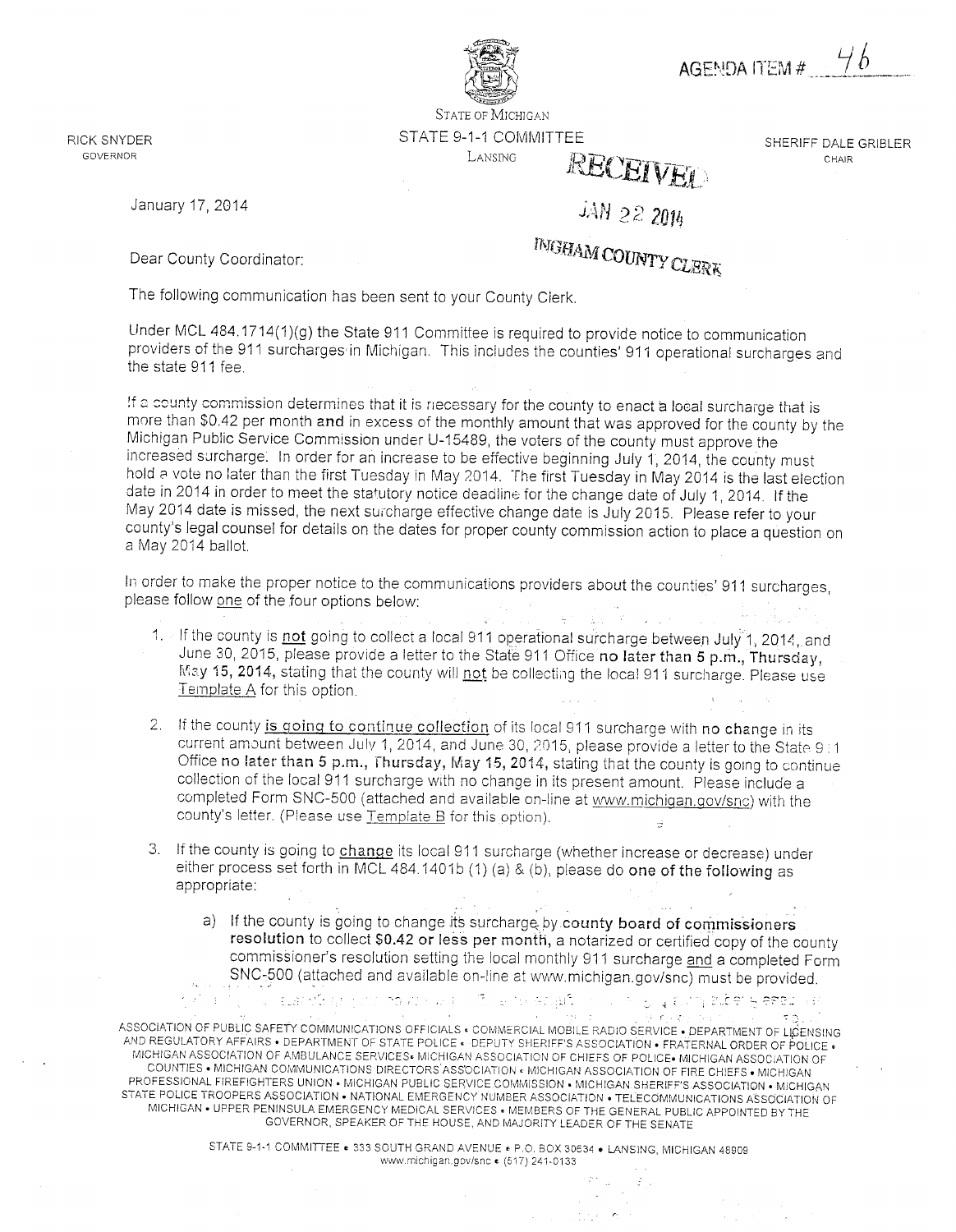Both documents, the resolution and the completed SNC-500, must be received by the State 911 Office no later than 5 p.m., Thursday, May 15, 2014.

| b) If the county is going to change its surcharge pursuant to voter approval to collect \$0.42<br>$\left\langle \begin{array}{cc} \mathbf{\bar{3}}_{\mathbf{\bar{3}}_{\mathbf{3}}}\end{array}\right\rangle _{\mathbf{3},\mathbf{4}}\mathbf{1}_{\mathbf{5}}$<br>or more per month, please provide:                                                                                                                                                                                                                                                                                                         | ្រទ្វទ្របស់វិ |
|-----------------------------------------------------------------------------------------------------------------------------------------------------------------------------------------------------------------------------------------------------------------------------------------------------------------------------------------------------------------------------------------------------------------------------------------------------------------------------------------------------------------------------------------------------------------------------------------------------------|---------------|
| 1. A copy of the clerk's certified ballot determination.<br>2. A notarized or certified copy of the county commissioner's resolution setting the<br>local monthly 911 surcharge.<br>3. A letter from the county confirming the 911 surcharge. (Please use Template C<br>for this option.).<br>4. A completed Form SNC-500 (attached and available on-line at<br>www.michigan.gov/snc).<br>All four documents must be provided and received by the State 911 Office no later than<br>5 p.m., Thursday, May 15, 2014.                                                                                       |               |
| 4. If the county 911 surcharge is changing pursuant to a settlement with the MPSC under U-15489<br>that occurred after July 1, 2013, please provide the following:                                                                                                                                                                                                                                                                                                                                                                                                                                        |               |
| 1. A copy of the resolution from the county board of commissioners accepting the<br>settlement.<br>2. A notarized or certified copy of the resolution by the county board of<br>commissioners establishing the new amount of the county 911 surcharge.<br>3. A letter from the county confirming the monthly county 911 surcharge. (Please<br>use Template D for this option.)<br>- 4, A completed Form SNC-500 (attached and available on-line at<br>www.michigan.gov/snc).<br>All four documents must be provided and received by the State 911 Office no later than<br>5 p.m., Thursday, May 15, 2014. |               |
| All documents are to be returned by:                                                                                                                                                                                                                                                                                                                                                                                                                                                                                                                                                                      |               |
| E-mail to: hansels@michigan.gov<br>or                                                                                                                                                                                                                                                                                                                                                                                                                                                                                                                                                                     |               |
| U.S. Mail to:<br>Michigan State Police<br>State 911 Administrative Section<br>P. O. Box 30634<br>Lansing, Michigan 48909-0634<br>Attention: Ms. Stacie Hansel                                                                                                                                                                                                                                                                                                                                                                                                                                             |               |
| Under MCL 484.1401b (7), the above information is due to the State 911 Committee no later than 5 p.m.,<br>Thursday, May 15, 2014; however, if it is possible for the county to do so, earlier responses will be<br>accepted and are encouraged. Failure to meet the May 15 deadline may result in the inability of the State<br>911 Office to notify the communications providers prior to the annual deadline and can adversely affect<br>the collection of your county's local 911 surcharge.                                                                                                           |               |

 $\mathcal{L}^{\text{max}}_{\text{max}}$ 

2452

 $\label{eq:2.1} \mathcal{F}^{(1)}\left(\mathcal{F}_{\mathcal{A}}\right)=\mathcal{F}_{\mathcal{A}}\left(\mathcal{F}_{\mathcal{A}}\right)=\mathcal{F}_{\mathcal{A}}\left(\mathcal{F}_{\mathcal{A}}\right)$ 

 $\sim$   $\sim$ 

If you have any questions, please do not hesitate to contact me by e-mail at miller-brownh@michigan.gov.

 $\sim$  7  $\mu_{\rm m}$ . Sincerely, Howe Miller Spo 2010年11月14日 17月10日  $\overline{a}$  $\label{eq:R1} \begin{split} \mathcal{C}_{\mathcal{S},\mathcal{S}}\mathcal{P} & \mathcal{C}_{\mathcal{S},\mathcal{S}}\mathcal{P}_{\mathcal{S},\mathcal{S}}\mathcal{P}_{\mathcal{S},\mathcal{S}}\mathcal{P}_{\mathcal{S},\mathcal{S}}\mathcal{P}_{\mathcal{S},\mathcal{S}}\mathcal{P}_{\mathcal{S},\mathcal{S}}\mathcal{P}_{\mathcal{S},\mathcal{S}}\mathcal{P}_{\mathcal{S},\mathcal{S}}\mathcal{P}_{\mathcal{S},\mathcal{S}}\mathcal{P}_{\mathcal{S},\mathcal{S}}\math$ Ms. Harriet Miller-Brown

State 911 Administrator Enclosures (4)

 $\sigma = \pi$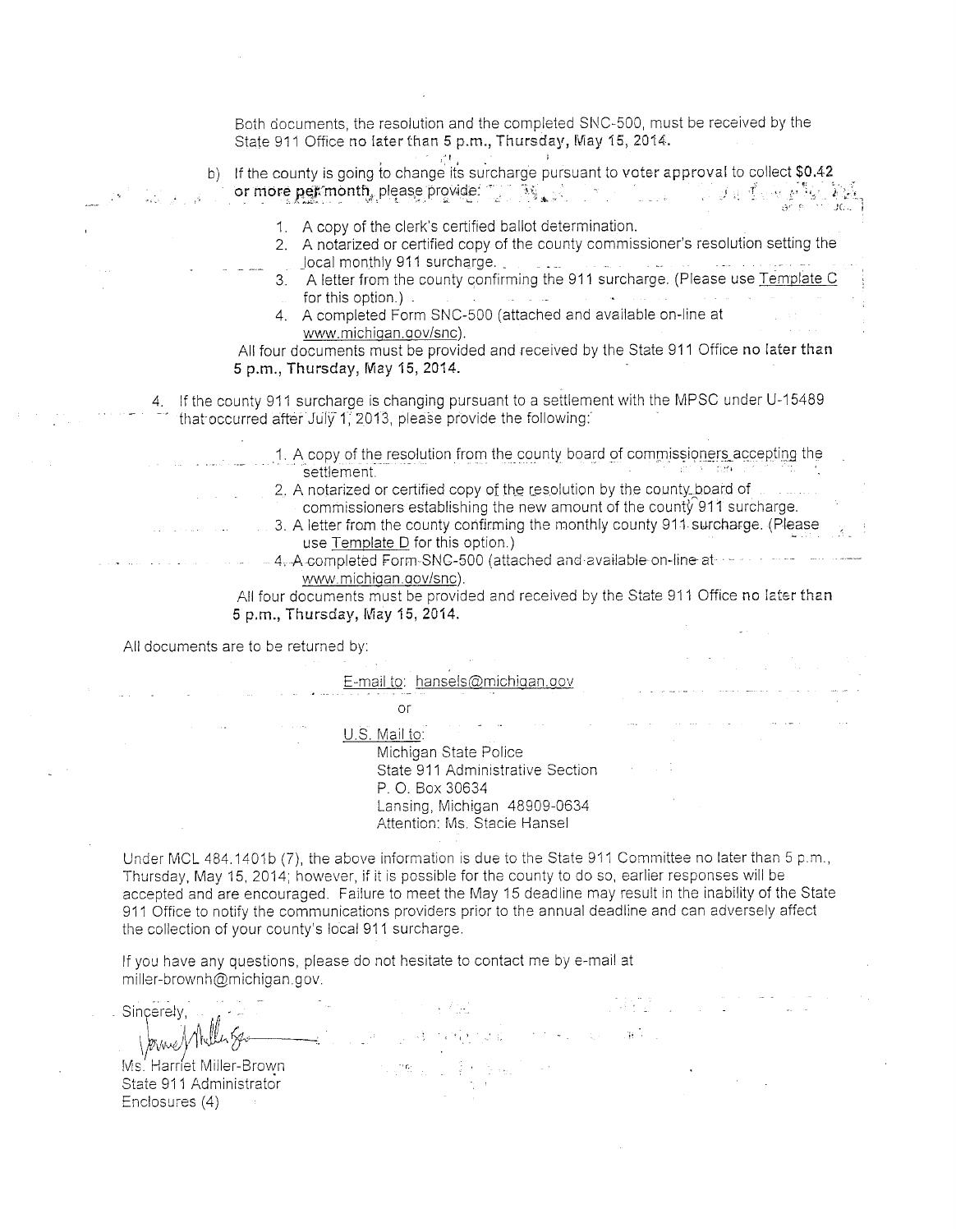÷,

 $\mathcal{V}_{\mathcal{A}}^{\mathcal{A}}$ 

 $\mathbb{Z}_2$ 

#### PUBLIC ACT 379 OF 2008 REMITTANCE CONTACT INFORMATION **JULY 2014-JUNE 2015**

| <b>A. County Information</b><br>County Name                                                     |                                                                    |      |    |
|-------------------------------------------------------------------------------------------------|--------------------------------------------------------------------|------|----|
| Name of Person Completing Form                                                                  |                                                                    |      |    |
| Phone Number                                                                                    | E-Mail Address                                                     |      |    |
| is the county collecting a local surcharge from July 1, 2014, to June 30, 2015?                 |                                                                    | Yes  | Nо |
| If "yes" to the above question, what is the monthly amount per device?                          | <b>AMOUNT</b>                                                      |      |    |
| Is the county interested in electronic fund transmittal of local surcharge funds?               |                                                                    | Yes  |    |
| Es Frimary Remittance Information<br>Primary Remittance Contact Name                            |                                                                    |      |    |
| <b>Primary Remittance Contact Address</b>                                                       |                                                                    |      |    |
| Phone Number (Include Area Code)                                                                | Fax Number (Include Area Code)                                     |      |    |
| E-Mail Address                                                                                  |                                                                    |      |    |
| Geographical Contact Address<br>Phone Number (Include Area Code)                                | Fax Number (Include Area Code)                                     |      |    |
| E-Mail Address                                                                                  | are di C                                                           |      |    |
|                                                                                                 |                                                                    |      |    |
| D. County 911 Director/Coordinator Information<br>County 911 Directory/Coordinator Contact Name |                                                                    |      |    |
| County 911 Directory/Coordinator Contact Address                                                |                                                                    |      |    |
| Phone Number (Include Area Code)                                                                | Fax Number (Include Area Code)*                                    |      |    |
| E-Mail Address                                                                                  |                                                                    |      |    |
| <b>E</b> Authorization<br>County Clerk or County 911 Coordinator Printed Name                   |                                                                    | Date |    |
| County Clerk or County 911 Coordinator Signature                                                |                                                                    |      |    |
|                                                                                                 | AUTHORITY: 2008 PA 379; COMPLIANCE: Voluntary; PENALTY: No Funding |      |    |
|                                                                                                 | This form must be received by Thursday, May 15, 2014 by:           |      |    |
|                                                                                                 | E-mail to: hansels@michigan.gov<br>Or                              |      |    |

U.S. Mail to: Michigan State Police, State 911 Office, P.O. Box 30634, Lansing, MI 48909 Attention: Stacie Hansel

#### Handwritten or facsimile forms will not be accepted.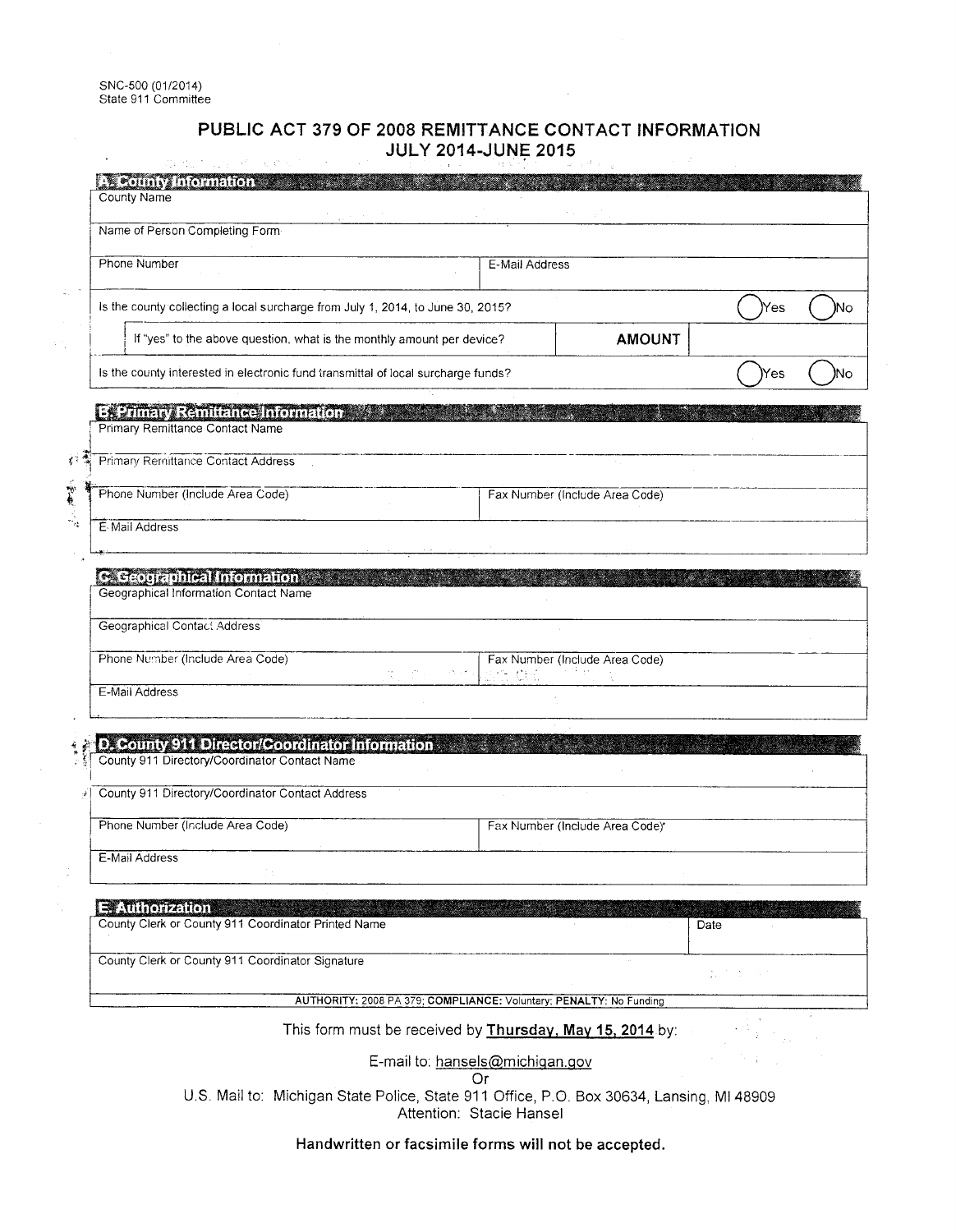# **Template A**

[County Letterhead]

[Date]

Please be advised that [County name] is not collecting a local 911 surcharge from July 1, 2014, through June 30, 2015.

[County 911 Coordinator or County Clerk name/signature]

 $\overline{\phantom{a}}$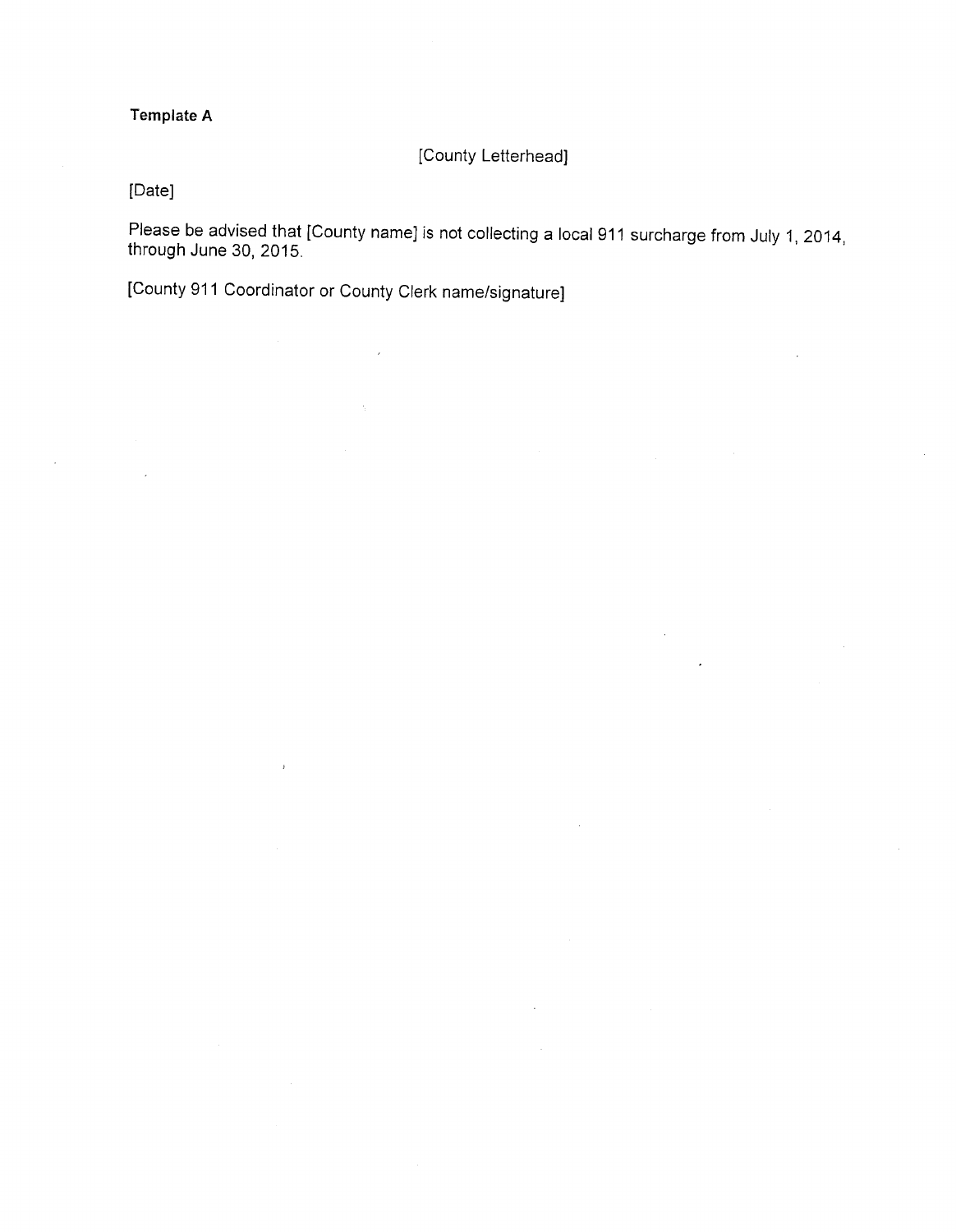# Template B

[County Letterhead]

[Date]

Please be advised that [County name] will continue collection of its local 911 surcharge of [amount] with no change in the amount from July 1, 2014, through June 30, 2015.

[County 911 Coordinator or County Clerk name/signature]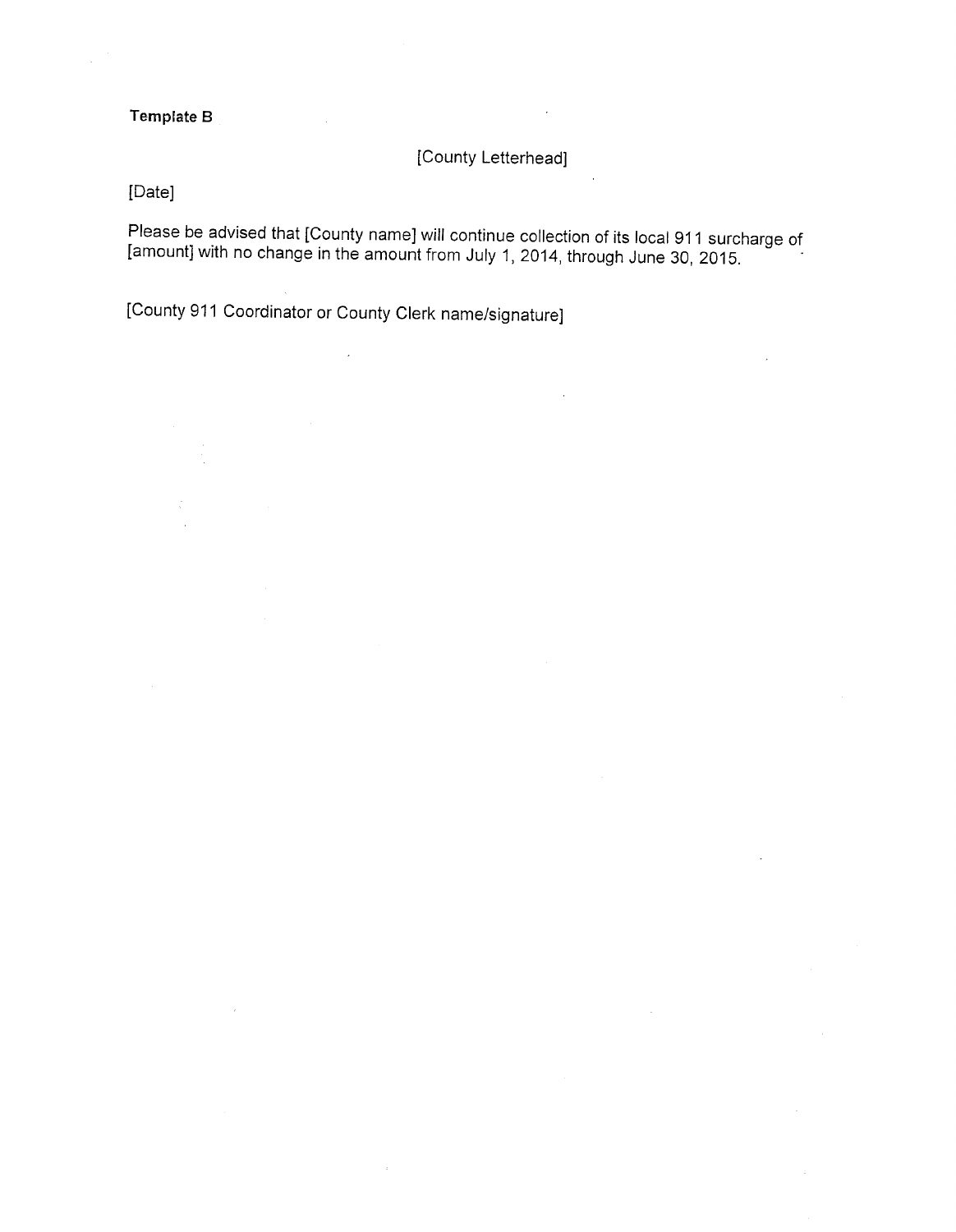#### Template C

#### [County Letterhead]

#### [Date]

Please be advised that is it [County name]'s intention to change the local 911 surcharge by commission resolution to [new amount]. I have included a notarized or certified copy of the County Commissioner's resolution setting the local monthly 911 surcharge. This local surcharge will be collected from July 1, 2014, through June 30, 2015.

#### **OR**

Please be advised that it is [County name]'s intention to change the local 911 surcharge as allowed by voter approval to [new amount]. I have included a copy of the Clerk's certified ballot determination and a notarized or certified copy of the County Commissioner's resolution setting the local 911 surcharge. This local surcharge will be collected from July 1, 2014, through June 30, 2015.

[County 911 Coordinator or County Clerk name/signature]